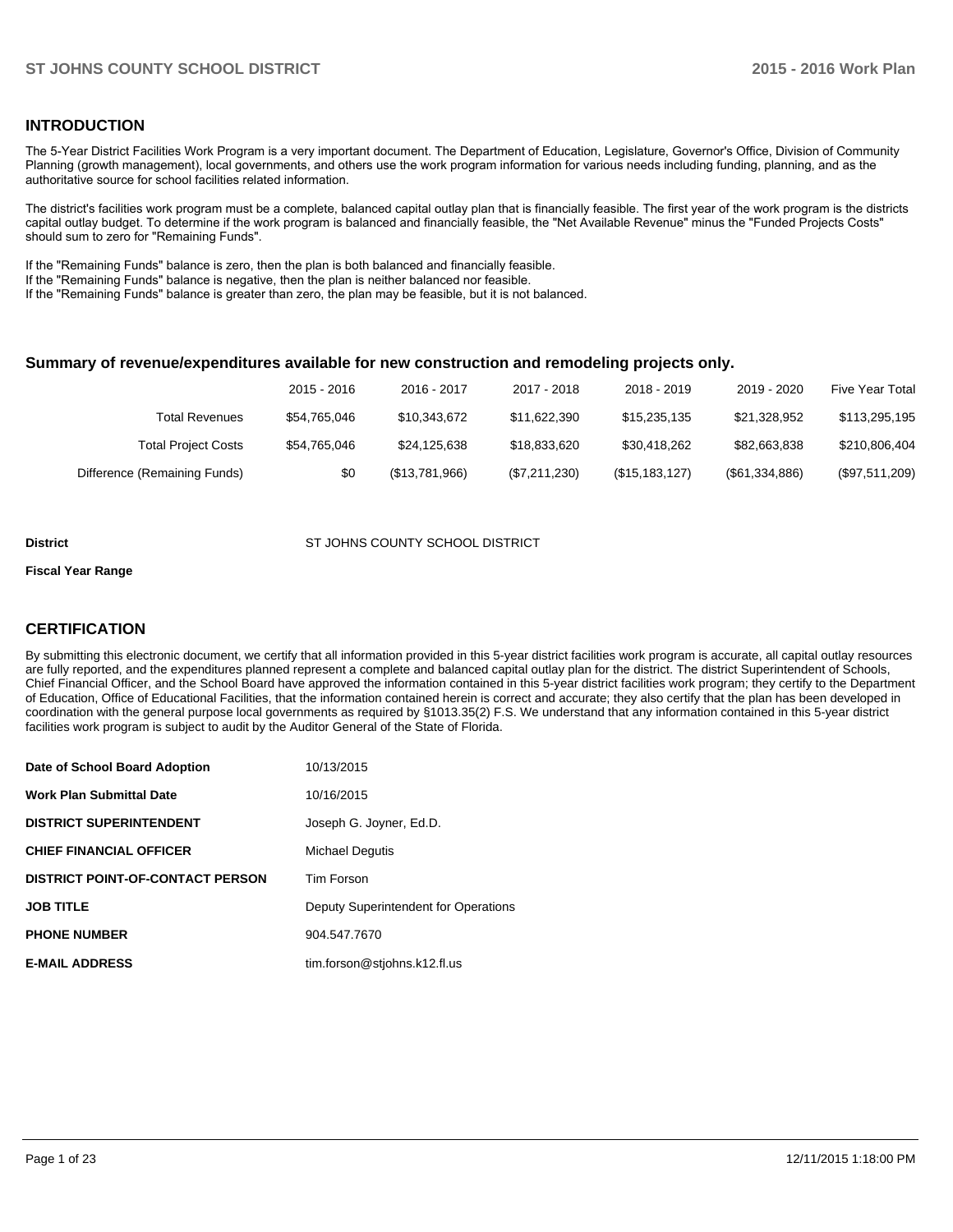# **Expenditures**

### **Expenditure for Maintenance, Repair and Renovation from 1.50-Mills and PECO**

Annually, prior to the adoption of the district school budget, each school board must prepare a tentative district facilities work program that includes a schedule of major repair and renovation projects necessary to maintain the educational and ancillary facilities of the district.

|                          | Item                                                                                                                                                                                                                                                                                                                                                                                                                                                                                                                                                                                                                                                                                                                                                                                                                                                                                                                                                                                                                                                                                                                                                              | $2015 - 2016$<br><b>Actual Budget</b> | 2016 - 2017<br>Projected | 2017 - 2018<br>Projected | $2018 - 2019$<br>Projected | 2019 - 2020<br>Projected | <b>Total</b> |
|--------------------------|-------------------------------------------------------------------------------------------------------------------------------------------------------------------------------------------------------------------------------------------------------------------------------------------------------------------------------------------------------------------------------------------------------------------------------------------------------------------------------------------------------------------------------------------------------------------------------------------------------------------------------------------------------------------------------------------------------------------------------------------------------------------------------------------------------------------------------------------------------------------------------------------------------------------------------------------------------------------------------------------------------------------------------------------------------------------------------------------------------------------------------------------------------------------|---------------------------------------|--------------------------|--------------------------|----------------------------|--------------------------|--------------|
| <b>HVAC</b>              |                                                                                                                                                                                                                                                                                                                                                                                                                                                                                                                                                                                                                                                                                                                                                                                                                                                                                                                                                                                                                                                                                                                                                                   | \$1.138.000                           | \$355,000                | \$460,000                | \$450.000                  | \$355,000                | \$2,758,000  |
| Locations:               | ADMINISTRATIVE COMPLEX, ALICE B LANDRUM MIDDLE, ALLEN D NEASE SENIOR HIGH, BARTRAM TRAIL SENIOR HIGH, BUS<br>SERVICE GARAGE & WAREHOUSE, Creekside High School, CROOKSHANK ELEMENTARY, CUNNINGHAM CREEK ELEMENTARY,<br>DURBIN CREEK ELEMENTARY, EVELYN HAMBLEN EDUCATION CENTER, FIRST COAST TECHNICAL INSTITUTE, FRUIT COVE<br>MIDDLE, Fullerwood Center, GAMBLE ROGERS MIDDLE, HICKORY CREEK ELEMENTARY, JULINGTON CREEK ELEMENTARY,<br>KETTERLINUS ELEMENTARY, Liberty Plnes Academy, MAINTENANCE/PURCHASING/WAREHOUSE, MARJORIE KINNAN RAWLINGS<br>ELEMENTARY, MILL CREEK ELEMENTARY, MURRAY MIDDLE, NEASE BUS GARAGE, OCEAN PALMS ELEMENTARY, OSCEOLA<br>ELEMENTARY, OTIS A MASON ELEMENTARY, Pacetti Bay Middle School, Palencia Elementary School, Patriot Oaks Academy, PEDRO<br>MENENDEZ SENIOR HIGH, Ponte Vedra High School, PONTE VEDRA-PALM VALLEY ELEMENTARY, R B HUNT ELEMENTARY, SAINT<br>AUGUSTINE SENIOR HIGH, SEBASTIAN MIDDLE, SOUTH WOODS ELEMENTARY, SWITZERLAND POINT MIDDLE, TIMBERLIN CREEK<br>ELEMENTARY, Valley Ridge Academy, W DOUGLAS HARTLEY ELEMENTARY, Wards Creek Elementary, WEBSTER ELEMENTARY,<br>YATES ADMINISTRATIVE ANNEX |                                       |                          |                          |                            |                          |              |
| Flooring                 |                                                                                                                                                                                                                                                                                                                                                                                                                                                                                                                                                                                                                                                                                                                                                                                                                                                                                                                                                                                                                                                                                                                                                                   | \$726.000                             | \$485.000                | \$765.000                | \$565.000                  | \$765,000                | \$3.306.000  |
| Locations:               | ADMINISTRATIVE COMPLEX, ALICE B LANDRUM MIDDLE, ALLEN D NEASE SENIOR HIGH, BARTRAM TRAIL SENIOR HIGH, BUS<br>SERVICE GARAGE & WAREHOUSE, Creekside High School, CROOKSHANK ELEMENTARY, CUNNINGHAM CREEK ELEMENTARY,<br>DURBIN CREEK ELEMENTARY, EVELYN HAMBLEN EDUCATION CENTER, FIRST COAST TECHNICAL INSTITUTE, FRUIT COVE<br>MIDDLE, Fullerwood Center, GAMBLE ROGERS MIDDLE, HICKORY CREEK ELEMENTARY, JULINGTON CREEK ELEMENTARY,<br>KETTERLINUS ELEMENTARY, Liberty PInes Academy, MAINTENANCE/PURCHASING/WAREHOUSE, MARJORIE KINNAN RAWLINGS<br>ELEMENTARY, MILL CREEK ELEMENTARY, MURRAY MIDDLE, NEASE BUS GARAGE, OCEAN PALMS ELEMENTARY, OSCEOLA<br>ELEMENTARY, OTIS A MASON ELEMENTARY, Pacetti Bay Middle School, Palencia Elementary School, Patriot Oaks Academy, PEDRO<br>MENENDEZ SENIOR HIGH, Ponte Vedra High School, PONTE VEDRA-PALM VALLEY ELEMENTARY, R B HUNT ELEMENTARY, SAINT<br>AUGUSTINE SENIOR HIGH, SEBASTIAN MIDDLE, SOUTH WOODS ELEMENTARY, SWITZERLAND POINT MIDDLE, TIMBERLIN CREEK<br>ELEMENTARY, Valley Ridge Academy, W DOUGLAS HARTLEY ELEMENTARY, Wards Creek Elementary, WEBSTER ELEMENTARY,<br>YATES ADMINISTRATIVE ANNEX |                                       |                          |                          |                            |                          |              |
| Roofing                  |                                                                                                                                                                                                                                                                                                                                                                                                                                                                                                                                                                                                                                                                                                                                                                                                                                                                                                                                                                                                                                                                                                                                                                   | \$850,000                             | \$0                      | \$0                      | \$0                        | \$0                      | \$850,000    |
| Locations:               | FIRST COAST TECHNICAL INSTITUTE, OTIS A MASON ELEMENTARY                                                                                                                                                                                                                                                                                                                                                                                                                                                                                                                                                                                                                                                                                                                                                                                                                                                                                                                                                                                                                                                                                                          |                                       |                          |                          |                            |                          |              |
| Safety to Life           |                                                                                                                                                                                                                                                                                                                                                                                                                                                                                                                                                                                                                                                                                                                                                                                                                                                                                                                                                                                                                                                                                                                                                                   | \$31,000                              | \$0                      | \$0                      | \$0                        | \$0                      | \$31,000     |
| Locations:               | CROOKSHANK ELEMENTARY, PONTE VEDRA-PALM VALLEY ELEMENTARY                                                                                                                                                                                                                                                                                                                                                                                                                                                                                                                                                                                                                                                                                                                                                                                                                                                                                                                                                                                                                                                                                                         |                                       |                          |                          |                            |                          |              |
| Fencing                  |                                                                                                                                                                                                                                                                                                                                                                                                                                                                                                                                                                                                                                                                                                                                                                                                                                                                                                                                                                                                                                                                                                                                                                   | \$131,500                             | \$0                      | \$0                      | \$0                        | \$0                      | \$131,500    |
| Locations:               | CUNNINGHAM CREEK ELEMENTARY, DURBIN CREEK ELEMENTARY, HICKORY CREEK ELEMENTARY, JULINGTON CREEK<br>ELEMENTARY, OCEAN PALMS ELEMENTARY, OSCEOLA ELEMENTARY, Ponte Vedra High School, SWITZERLAND POINT MIDDLE,<br>Valley Ridge Academy                                                                                                                                                                                                                                                                                                                                                                                                                                                                                                                                                                                                                                                                                                                                                                                                                                                                                                                             |                                       |                          |                          |                            |                          |              |
| Parking                  |                                                                                                                                                                                                                                                                                                                                                                                                                                                                                                                                                                                                                                                                                                                                                                                                                                                                                                                                                                                                                                                                                                                                                                   | \$290,000                             | \$330,000                | \$250,000                | \$340,000                  | \$350,000                | \$1,560,000  |
| Locations:<br>Electrical | ADMINISTRATIVE COMPLEX, ALICE B LANDRUM MIDDLE, ALLEN D NEASE SENIOR HIGH, BARTRAM TRAIL SENIOR HIGH, BUS<br>SERVICE GARAGE & WAREHOUSE, Creekside High School, CROOKSHANK ELEMENTARY, CUNNINGHAM CREEK ELEMENTARY,<br>DURBIN CREEK ELEMENTARY, EVELYN HAMBLEN EDUCATION CENTER, FRUIT COVE MIDDLE, Fullerwood Center, GAMBLE ROGERS<br>MIDDLE, HICKORY CREEK ELEMENTARY, JULINGTON CREEK ELEMENTARY, KETTERLINUS ELEMENTARY, Liberty Plnes Academy,<br>MAINTENANCE/PURCHASING/WAREHOUSE, MARJORIE KINNAN RAWLINGS ELEMENTARY, MILL CREEK ELEMENTARY, MURRAY<br>MIDDLE, OCEAN PALMS ELEMENTARY, OSCEOLA ELEMENTARY, OTIS A MASON ELEMENTARY, Pacetti Bay Middle School, Palencia<br>Elementary School, Patriot Oaks Academy, PEDRO MENENDEZ SENIOR HIGH, Ponte Vedra High School, PONTE VEDRA-PALM VALLEY<br>ELEMENTARY, R B HUNT ELEMENTARY, SAINT AUGUSTINE SENIOR HIGH, SEBASTIAN MIDDLE, SOUTH WOODS ELEMENTARY,<br>SWITZERLAND POINT MIDDLE, TIMBERLIN CREEK ELEMENTARY, Valley Ridge Academy, W DOUGLAS HARTLEY ELEMENTARY,<br>Wards Creek Elementary, WEBSTER ELEMENTARY, YATES ADMINISTRATIVE ANNEX                                                       | \$276,000                             | \$0                      | \$0                      | \$0                        | \$0                      | \$276,000    |
|                          |                                                                                                                                                                                                                                                                                                                                                                                                                                                                                                                                                                                                                                                                                                                                                                                                                                                                                                                                                                                                                                                                                                                                                                   |                                       |                          |                          |                            |                          |              |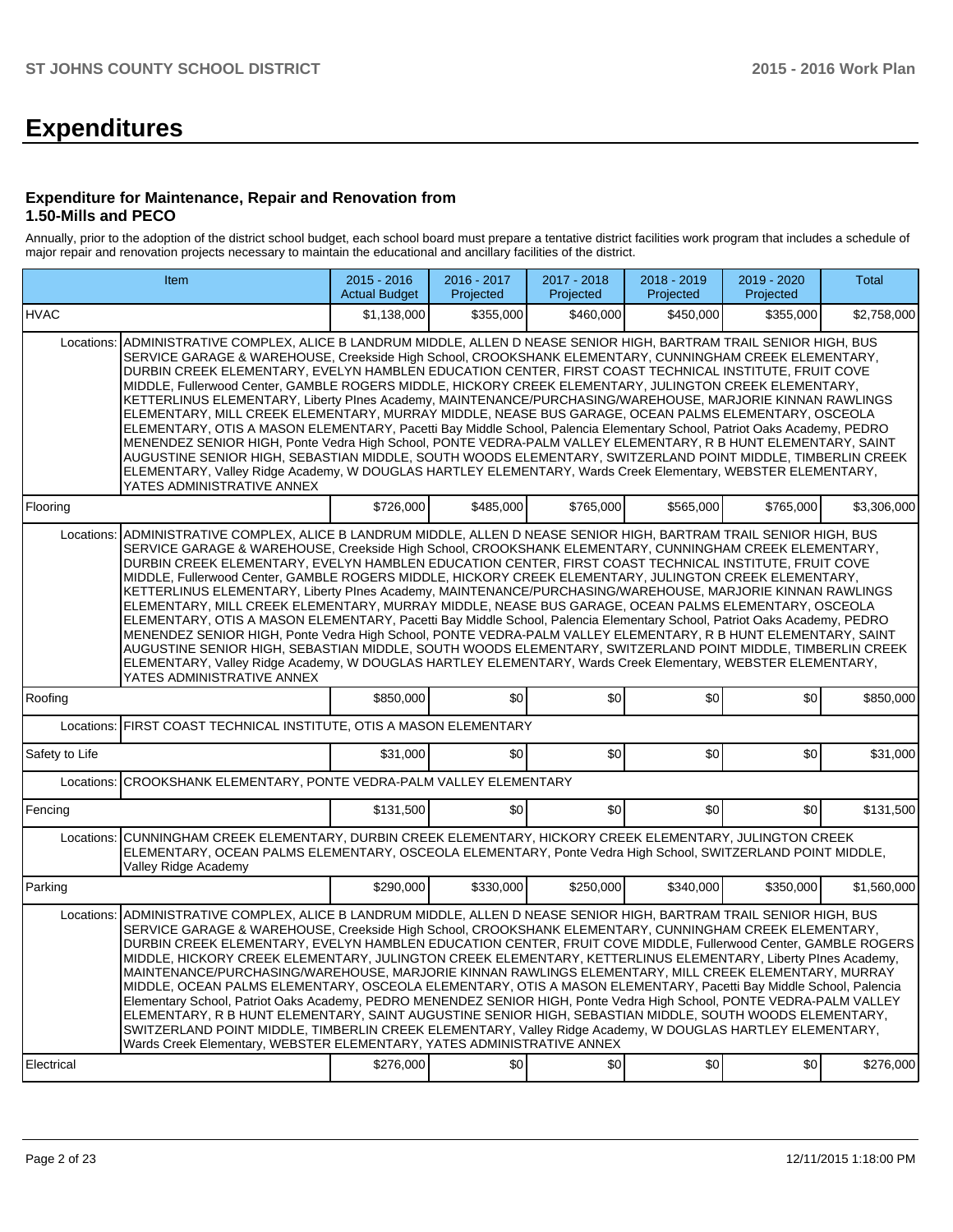|                                  | Locations: BARTRAM TRAIL SENIOR HIGH, CROOKSHANK ELEMENTARY, DURBIN CREEK ELEMENTARY, EVELYN HAMBLEN EDUCATION<br>CENTER, FRUIT COVE MIDDLE, MURRAY MIDDLE, NEASE BUS GARAGE, Palencia Elementary School, PEDRO MENENDEZ SENIOR<br>HIGH, Ponte Vedra High School, SAINT AUGUSTINE SENIOR HIGH                                                                                                                                                                                                                                                                                                                                                                                                                                                                                                                                                                                                                                                                                                                                                                                                                                                                                |             |             |             |             |             |              |  |  |  |  |
|----------------------------------|------------------------------------------------------------------------------------------------------------------------------------------------------------------------------------------------------------------------------------------------------------------------------------------------------------------------------------------------------------------------------------------------------------------------------------------------------------------------------------------------------------------------------------------------------------------------------------------------------------------------------------------------------------------------------------------------------------------------------------------------------------------------------------------------------------------------------------------------------------------------------------------------------------------------------------------------------------------------------------------------------------------------------------------------------------------------------------------------------------------------------------------------------------------------------|-------------|-------------|-------------|-------------|-------------|--------------|--|--|--|--|
| <b>Fire Alarm</b>                |                                                                                                                                                                                                                                                                                                                                                                                                                                                                                                                                                                                                                                                                                                                                                                                                                                                                                                                                                                                                                                                                                                                                                                              | \$30,000    | \$0         | \$0         | \$0         | \$0         | \$30,000     |  |  |  |  |
|                                  | Locations: ISEBASTIAN MIDDLE                                                                                                                                                                                                                                                                                                                                                                                                                                                                                                                                                                                                                                                                                                                                                                                                                                                                                                                                                                                                                                                                                                                                                 |             |             |             |             |             |              |  |  |  |  |
| Telephone/Intercom System        |                                                                                                                                                                                                                                                                                                                                                                                                                                                                                                                                                                                                                                                                                                                                                                                                                                                                                                                                                                                                                                                                                                                                                                              | \$37,000    | \$0         | \$0         | \$0         | \$0         | \$37,000     |  |  |  |  |
|                                  | Locations: JULINGTON CREEK ELEMENTARY, Palencia Elementary School, R B HUNT ELEMENTARY, SEBASTIAN MIDDLE                                                                                                                                                                                                                                                                                                                                                                                                                                                                                                                                                                                                                                                                                                                                                                                                                                                                                                                                                                                                                                                                     |             |             |             |             |             |              |  |  |  |  |
| <b>Closed Circuit Television</b> |                                                                                                                                                                                                                                                                                                                                                                                                                                                                                                                                                                                                                                                                                                                                                                                                                                                                                                                                                                                                                                                                                                                                                                              | \$0         | \$0         | \$0         | \$0         | \$0         | \$0          |  |  |  |  |
|                                  | Locations: No Locations for this expenditure.                                                                                                                                                                                                                                                                                                                                                                                                                                                                                                                                                                                                                                                                                                                                                                                                                                                                                                                                                                                                                                                                                                                                |             |             |             |             |             |              |  |  |  |  |
| Paint                            |                                                                                                                                                                                                                                                                                                                                                                                                                                                                                                                                                                                                                                                                                                                                                                                                                                                                                                                                                                                                                                                                                                                                                                              | \$0         | \$0         | \$0         | \$0         | \$0         | \$0          |  |  |  |  |
|                                  | Locations: No Locations for this expenditure.                                                                                                                                                                                                                                                                                                                                                                                                                                                                                                                                                                                                                                                                                                                                                                                                                                                                                                                                                                                                                                                                                                                                |             |             |             |             |             |              |  |  |  |  |
| Maintenance/Repair               |                                                                                                                                                                                                                                                                                                                                                                                                                                                                                                                                                                                                                                                                                                                                                                                                                                                                                                                                                                                                                                                                                                                                                                              | \$3,527,700 | \$3,696,000 | \$3.541.000 | \$3,587,000 | \$3,784,000 | \$18,135,700 |  |  |  |  |
|                                  | Locations: ADMINISTRATIVE COMPLEX, ALICE B LANDRUM MIDDLE, ALLEN D NEASE SENIOR HIGH, BARTRAM TRAIL SENIOR HIGH, BUS<br>SERVICE GARAGE & WAREHOUSE, Creekside High School, CROOKSHANK ELEMENTARY, CUNNINGHAM CREEK ELEMENTARY,<br>DURBIN CREEK ELEMENTARY, EVELYN HAMBLEN EDUCATION CENTER, FIRST COAST TECHNICAL INSTITUTE, FRUIT COVE<br>MIDDLE, Fullerwood Center, GAMBLE ROGERS MIDDLE, HICKORY CREEK ELEMENTARY, JULINGTON CREEK ELEMENTARY,<br>KETTERLINUS ELEMENTARY, Liberty PInes Academy, MAINTENANCE/PURCHASING/WAREHOUSE, MARJORIE KINNAN RAWLINGS<br>ELEMENTARY, MILL CREEK ELEMENTARY, MURRAY MIDDLE, NEASE BUS GARAGE, OCEAN PALMS ELEMENTARY, OSCEOLA<br>ELEMENTARY, OTIS A MASON ELEMENTARY, Pacetti Bay Middle School, Palencia Elementary School, Patriot Oaks Academy, PEDRO<br>MENENDEZ SENIOR HIGH, Ponte Vedra High School, PONTE VEDRA-PALM VALLEY ELEMENTARY, R B HUNT ELEMENTARY, SAINT<br>AUGUSTINE SENIOR HIGH, SEBASTIAN MIDDLE, SOUTH WOODS ELEMENTARY, SWITZERLAND POINT MIDDLE, TIMBERLIN CREEK<br>ELEMENTARY, Valley Ridge Academy, W DOUGLAS HARTLEY ELEMENTARY, Wards Creek Elementary, WEBSTER ELEMENTARY,<br>YATES ADMINISTRATIVE ANNEX |             |             |             |             |             |              |  |  |  |  |
|                                  | Sub Total:                                                                                                                                                                                                                                                                                                                                                                                                                                                                                                                                                                                                                                                                                                                                                                                                                                                                                                                                                                                                                                                                                                                                                                   | \$7,037,200 | \$4,866,000 | \$5,016,000 | \$4.942,000 | \$5.254,000 | \$27,115,200 |  |  |  |  |

| <b>IPECO Maintenance Expenditures</b> | \$503,106   | \$704.349   | \$782,863   | \$927,845   | \$1.002.533 | \$3,920,696  |
|---------------------------------------|-------------|-------------|-------------|-------------|-------------|--------------|
| 1.50 Mill Sub Total:                  | \$8,104,094 | \$4.856.651 | \$4.928.137 | \$4,687,155 | \$4.946.467 | \$27.522.504 |

| Other Items                                                                                                                                                                                                                                                                                                                                                                                                                                                                                                                                                                                                                                                                                                                                                                                                                                                                                                                                                                                                                                                                                                                                                                   | $2015 - 2016$<br><b>Actual Budget</b> | $2016 - 2017$<br>Projected | $2017 - 2018$<br>Projected | $2018 - 2019$<br>Projected | $2019 - 2020$<br>Projected | Total     |
|-------------------------------------------------------------------------------------------------------------------------------------------------------------------------------------------------------------------------------------------------------------------------------------------------------------------------------------------------------------------------------------------------------------------------------------------------------------------------------------------------------------------------------------------------------------------------------------------------------------------------------------------------------------------------------------------------------------------------------------------------------------------------------------------------------------------------------------------------------------------------------------------------------------------------------------------------------------------------------------------------------------------------------------------------------------------------------------------------------------------------------------------------------------------------------|---------------------------------------|----------------------------|----------------------------|----------------------------|----------------------------|-----------|
| Maint Dept Equipment Pgm                                                                                                                                                                                                                                                                                                                                                                                                                                                                                                                                                                                                                                                                                                                                                                                                                                                                                                                                                                                                                                                                                                                                                      | \$145,000                             | \$0                        | \$0                        | \$0                        | \$0                        | \$145,000 |
| Locations ADMINISTRATIVE COMPLEX, ALICE B LANDRUM MIDDLE, ALLEN D NEASE SENIOR HIGH, BARTRAM TRAIL SENIOR HIGH, BUS<br>SERVICE GARAGE & WAREHOUSE, Creekside High School, CROOKSHANK ELEMENTARY, CUNNINGHAM CREEK ELEMENTARY,<br>IDURBIN CREEK ELEMENTARY. EVELYN HAMBLEN EDUCATION CENTER. FIRST COAST TECHNICAL INSTITUTE. FRUIT COVE<br>MIDDLE, Fullerwood Center, GAMBLE ROGERS MIDDLE, HICKORY CREEK ELEMENTARY, JULINGTON CREEK ELEMENTARY,<br>KETTERLINUS ELEMENTARY, Liberty PInes Academy, MAINTENANCE/PURCHASING/WAREHOUSE, MARJORIE KINNAN RAWLINGS<br>ELEMENTARY, MILL CREEK ELEMENTARY, MURRAY MIDDLE, NEASE BUS GARAGE, OCEAN PALMS ELEMENTARY, OSCEOLA<br>ELEMENTARY, OTIS A MASON ELEMENTARY, Pacetti Bay Middle School, Palencia Elementary School, Patriot Oaks Academy, PEDRO<br>MENENDEZ SENIOR HIGH, Ponte Vedra High School, PONTE VEDRA-PALM VALLEY ELEMENTARY, R B HUNT ELEMENTARY, SAINT<br>AUGUSTINE SENIOR HIGH, SEBASTIAN MIDDLE, SOUTH WOODS ELEMENTARY, SWITZERLAND POINT MIDDLE, TIMBERLIN<br>CREEK ELEMENTARY, Valley Ridge Academy, W DOUGLAS HARTLEY ELEMENTARY, Wards Creek Elementary, WEBSTER<br>IELEMENTARY. YATES ADMINISTRATIVE ANNEX |                                       |                            |                            |                            |                            |           |
| Ceiling & Light Replacement Pgm                                                                                                                                                                                                                                                                                                                                                                                                                                                                                                                                                                                                                                                                                                                                                                                                                                                                                                                                                                                                                                                                                                                                               | \$300,000                             | \$0                        | \$0                        | \$0                        | \$0                        | \$300,000 |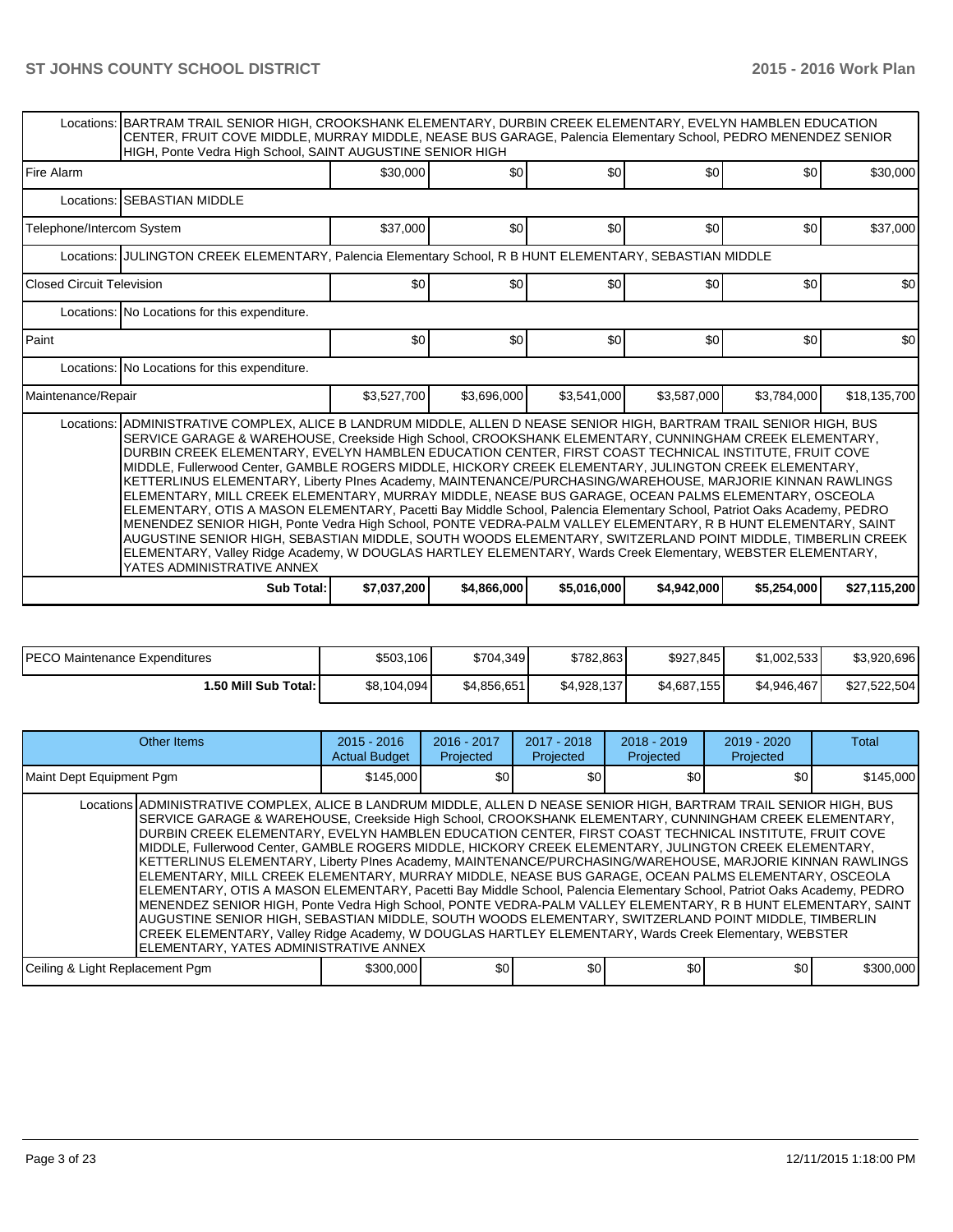|                            | Locations ADMINISTRATIVE COMPLEX, ALICE B LANDRUM MIDDLE, ALLEN D NEASE SENIOR HIGH, BARTRAM TRAIL SENIOR HIGH, BUS<br>SERVICE GARAGE & WAREHOUSE, Creekside High School, CROOKSHANK ELEMENTARY, CUNNINGHAM CREEK ELEMENTARY,<br>DURBIN CREEK ELEMENTARY, EVELYN HAMBLEN EDUCATION CENTER, FIRST COAST TECHNICAL INSTITUTE, FRUIT COVE<br>MIDDLE, Fullerwood Center, GAMBLE ROGERS MIDDLE, HICKORY CREEK ELEMENTARY, JULINGTON CREEK ELEMENTARY,<br>KETTERLINUS ELEMENTARY, Liberty Plnes Academy, MAINTENANCE/PURCHASING/WAREHOUSE, MARJORIE KINNAN RAWLINGS<br>ELEMENTARY, MILL CREEK ELEMENTARY, MURRAY MIDDLE, NEASE BUS GARAGE, OCEAN PALMS ELEMENTARY, OSCEOLA<br>ELEMENTARY, OTIS A MASON ELEMENTARY, Pacetti Bay Middle School, Palencia Elementary School, Patriot Oaks Academy, PEDRO<br>MENENDEZ SENIOR HIGH, Ponte Vedra High School, PONTE VEDRA-PALM VALLEY ELEMENTARY, R B HUNT ELEMENTARY, SAINT<br>AUGUSTINE SENIOR HIGH, SEBASTIAN MIDDLE, SOUTH WOODS ELEMENTARY, SWITZERLAND POINT MIDDLE, TIMBERLIN<br>CREEK ELEMENTARY, Valley Ridge Academy, W DOUGLAS HARTLEY ELEMENTARY, Wards Creek Elementary, WEBSTER<br>ELEMENTARY, YATES ADMINISTRATIVE ANNEX |           |           |           |           |           |             |
|----------------------------|-----------------------------------------------------------------------------------------------------------------------------------------------------------------------------------------------------------------------------------------------------------------------------------------------------------------------------------------------------------------------------------------------------------------------------------------------------------------------------------------------------------------------------------------------------------------------------------------------------------------------------------------------------------------------------------------------------------------------------------------------------------------------------------------------------------------------------------------------------------------------------------------------------------------------------------------------------------------------------------------------------------------------------------------------------------------------------------------------------------------------------------------------------------------------------|-----------|-----------|-----------|-----------|-----------|-------------|
| <b>Energy Mgmt Pgm</b>     |                                                                                                                                                                                                                                                                                                                                                                                                                                                                                                                                                                                                                                                                                                                                                                                                                                                                                                                                                                                                                                                                                                                                                                             | \$250,000 | \$0       | \$0       | \$0       | \$0       | \$250,000   |
|                            | Locations ADMINISTRATIVE COMPLEX, ALICE B LANDRUM MIDDLE, ALLEN D NEASE SENIOR HIGH, BARTRAM TRAIL SENIOR HIGH, BUS<br>SERVICE GARAGE & WAREHOUSE, Creekside High School, CROOKSHANK ELEMENTARY, CUNNINGHAM CREEK ELEMENTARY,<br>DURBIN CREEK ELEMENTARY, EVELYN HAMBLEN EDUCATION CENTER, FIRST COAST TECHNICAL INSTITUTE, FRUIT COVE<br>MIDDLE, Fullerwood Center, GAMBLE ROGERS MIDDLE, HICKORY CREEK ELEMENTARY, JULINGTON CREEK ELEMENTARY,<br>KETTERLINUS ELEMENTARY, Liberty Plnes Academy, MAINTENANCE/PURCHASING/WAREHOUSE, MARJORIE KINNAN RAWLINGS<br>ELEMENTARY, MILL CREEK ELEMENTARY, MURRAY MIDDLE, NEASE BUS GARAGE, OCEAN PALMS ELEMENTARY, OSCEOLA<br>ELEMENTARY, OTIS A MASON ELEMENTARY, Pacetti Bay Middle School, Palencia Elementary School, Patriot Oaks Academy, PEDRO<br>MENENDEZ SENIOR HIGH, Ponte Vedra High School, PONTE VEDRA-PALM VALLEY ELEMENTARY, R B HUNT ELEMENTARY, SAINT<br>AUGUSTINE SENIOR HIGH, SEBASTIAN MIDDLE, SOUTH WOODS ELEMENTARY, SWITZERLAND POINT MIDDLE, TIMBERLIN<br>CREEK ELEMENTARY, Valley Ridge Academy, W DOUGLAS HARTLEY ELEMENTARY, Wards Creek Elementary, WEBSTER<br>ELEMENTARY, YATES ADMINISTRATIVE ANNEX |           |           |           |           |           |             |
| Generator Insp/Repairs Pgm |                                                                                                                                                                                                                                                                                                                                                                                                                                                                                                                                                                                                                                                                                                                                                                                                                                                                                                                                                                                                                                                                                                                                                                             | \$480,000 | \$0       | \$0       | \$0       | \$0       | \$480,000   |
|                            | Locations ADMINISTRATIVE COMPLEX, ALICE B LANDRUM MIDDLE, ALLEN D NEASE SENIOR HIGH, BARTRAM TRAIL SENIOR HIGH, BUS<br>SERVICE GARAGE & WAREHOUSE, Creekside High School, CROOKSHANK ELEMENTARY, CUNNINGHAM CREEK ELEMENTARY,<br>DURBIN CREEK ELEMENTARY, EVELYN HAMBLEN EDUCATION CENTER, FIRST COAST TECHNICAL INSTITUTE, FRUIT COVE<br>MIDDLE, Fullerwood Center, GAMBLE ROGERS MIDDLE, HICKORY CREEK ELEMENTARY, JULINGTON CREEK ELEMENTARY,<br>KETTERLINUS ELEMENTARY, Liberty Plnes Academy, MAINTENANCE/PURCHASING/WAREHOUSE, MARJORIE KINNAN RAWLINGS<br>ELEMENTARY, MILL CREEK ELEMENTARY, MURRAY MIDDLE, NEASE BUS GARAGE, OCEAN PALMS ELEMENTARY, OSCEOLA<br>ELEMENTARY, OTIS A MASON ELEMENTARY, Pacetti Bay Middle School, Palencia Elementary School, Patriot Oaks Academy, PEDRO<br>MENENDEZ SENIOR HIGH, Ponte Vedra High School, PONTE VEDRA-PALM VALLEY ELEMENTARY, R B HUNT ELEMENTARY, SAINT<br>AUGUSTINE SENIOR HIGH, SEBASTIAN MIDDLE, SOUTH WOODS ELEMENTARY, SWITZERLAND POINT MIDDLE, TIMBERLIN<br>CREEK ELEMENTARY, Valley Ridge Academy, W DOUGLAS HARTLEY ELEMENTARY, Wards Creek Elementary, WEBSTER<br>ELEMENTARY, YATES ADMINISTRATIVE ANNEX |           |           |           |           |           |             |
| Districtwide Maint Pgm TBD |                                                                                                                                                                                                                                                                                                                                                                                                                                                                                                                                                                                                                                                                                                                                                                                                                                                                                                                                                                                                                                                                                                                                                                             | \$0       | \$300,000 | \$300,000 | \$300,000 | \$300,000 | \$1,200,000 |
|                            | Locations ADMINISTRATIVE COMPLEX, ALICE B LANDRUM MIDDLE, ALLEN D NEASE SENIOR HIGH, BARTRAM TRAIL SENIOR HIGH, BUS<br>SERVICE GARAGE & WAREHOUSE, Creekside High School, CROOKSHANK ELEMENTARY, CUNNINGHAM CREEK ELEMENTARY,<br>DURBIN CREEK ELEMENTARY. EVELYN HAMBLEN EDUCATION CENTER. FIRST COAST TECHNICAL INSTITUTE. FRUIT COVE<br>MIDDLE, Fullerwood Center, GAMBLE ROGERS MIDDLE, HICKORY CREEK ELEMENTARY, JULINGTON CREEK ELEMENTARY,<br>KETTERLINUS ELEMENTARY. Liberty PInes Academy. MAINTENANCE/PURCHASING/WAREHOUSE. MARJORIE KINNAN RAWLINGS<br>ELEMENTARY, MILL CREEK ELEMENTARY, MURRAY MIDDLE, NEASE BUS GARAGE, OCEAN PALMS ELEMENTARY, OSCEOLA<br>ELEMENTARY, OTIS A MASON ELEMENTARY, Pacetti Bay Middle School, Palencia Elementary School, Patriot Oaks Academy, PEDRO<br>MENENDEZ SENIOR HIGH, Ponte Vedra High School, PONTE VEDRA-PALM VALLEY ELEMENTARY, R B HUNT ELEMENTARY, SAINT<br>AUGUSTINE SENIOR HIGH, SEBASTIAN MIDDLE, SOUTH WOODS ELEMENTARY, SWITZERLAND POINT MIDDLE, TIMBERLIN<br>CREEK ELEMENTARY, Valley Ridge Academy, W DOUGLAS HARTLEY ELEMENTARY, Wards Creek Elementary, WEBSTER<br>ELEMENTARY, YATES ADMINISTRATIVE ANNEX |           |           |           |           |           |             |
| <b>SREF TBD</b>            |                                                                                                                                                                                                                                                                                                                                                                                                                                                                                                                                                                                                                                                                                                                                                                                                                                                                                                                                                                                                                                                                                                                                                                             | \$200,000 | \$200,000 | \$200,000 | \$200,000 | \$200,000 | \$1.000.000 |
| Env/Remediation TBD        | Locations ADMINISTRATIVE COMPLEX, ALICE B LANDRUM MIDDLE, ALLEN D NEASE SENIOR HIGH, BARTRAM TRAIL SENIOR HIGH, BUS<br>SERVICE GARAGE & WAREHOUSE, Creekside High School, CROOKSHANK ELEMENTARY, CUNNINGHAM CREEK ELEMENTARY,<br>DURBIN CREEK ELEMENTARY, EVELYN HAMBLEN EDUCATION CENTER, FIRST COAST TECHNICAL INSTITUTE, FRUIT COVE<br>MIDDLE, Fullerwood Center, GAMBLE ROGERS MIDDLE, HICKORY CREEK ELEMENTARY, JULINGTON CREEK ELEMENTARY,<br>KETTERLINUS ELEMENTARY, Liberty Plnes Academy, MAINTENANCE/PURCHASING/WAREHOUSE, MARJORIE KINNAN RAWLINGS<br>ELEMENTARY, MILL CREEK ELEMENTARY, MURRAY MIDDLE, NEASE BUS GARAGE, OCEAN PALMS ELEMENTARY, OSCEOLA<br>ELEMENTARY, OTIS A MASON ELEMENTARY, Pacetti Bay Middle School, Palencia Elementary School, Patriot Oaks Academy, PEDRO<br>MENENDEZ SENIOR HIGH, Ponte Vedra High School, PONTE VEDRA-PALM VALLEY ELEMENTARY, R B HUNT ELEMENTARY, SAINT<br>AUGUSTINE SENIOR HIGH, SEBASTIAN MIDDLE, SOUTH WOODS ELEMENTARY, SWITZERLAND POINT MIDDLE, TIMBERLIN<br>CREEK ELEMENTARY, Valley Ridge Academy, W DOUGLAS HARTLEY ELEMENTARY, Wards Creek Elementary, WEBSTER<br>ELEMENTARY, YATES ADMINISTRATIVE ANNEX | \$125,000 | \$125,000 | \$125,000 | \$125,000 | \$125,000 | \$625,000   |
|                            |                                                                                                                                                                                                                                                                                                                                                                                                                                                                                                                                                                                                                                                                                                                                                                                                                                                                                                                                                                                                                                                                                                                                                                             |           |           |           |           |           |             |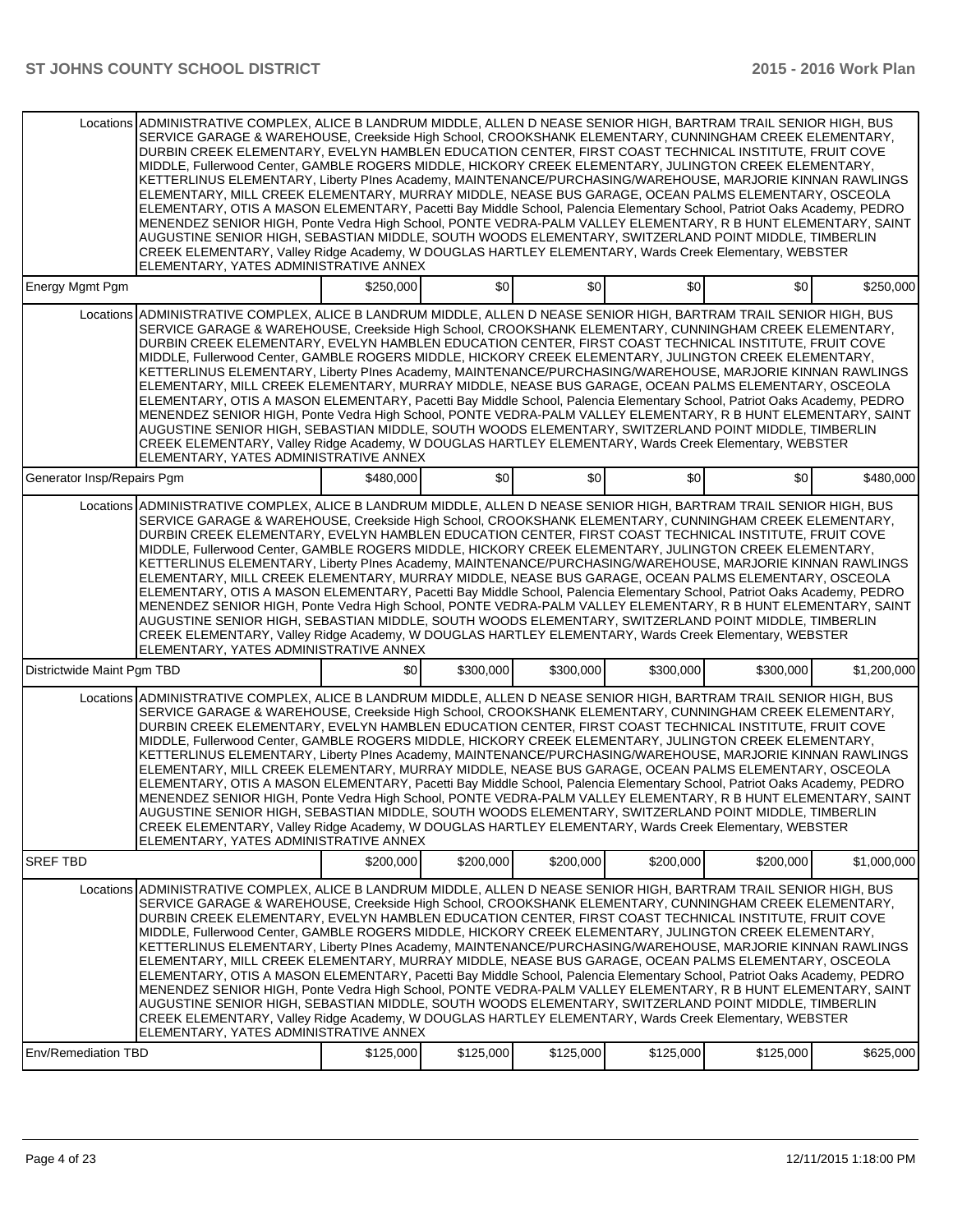|                        | Locations ADMINISTRATIVE COMPLEX, ALICE B LANDRUM MIDDLE, ALLEN D NEASE SENIOR HIGH, BARTRAM TRAIL SENIOR HIGH, BUS<br>SERVICE GARAGE & WAREHOUSE, Creekside High School, CROOKSHANK ELEMENTARY, CUNNINGHAM CREEK ELEMENTARY,<br>DURBIN CREEK ELEMENTARY, EVELYN HAMBLEN EDUCATION CENTER, FIRST COAST TECHNICAL INSTITUTE, FRUIT COVE<br>MIDDLE, Fullerwood Center, GAMBLE ROGERS MIDDLE, HICKORY CREEK ELEMENTARY, JULINGTON CREEK ELEMENTARY,<br>KETTERLINUS ELEMENTARY, Liberty PInes Academy, MAINTENANCE/PURCHASING/WAREHOUSE, MARJORIE KINNAN RAWLINGS<br>ELEMENTARY, MILL CREEK ELEMENTARY, MURRAY MIDDLE, NEASE BUS GARAGE, OCEAN PALMS ELEMENTARY, OSCEOLA<br>ELEMENTARY, OTIS A MASON ELEMENTARY, Pacetti Bay Middle School, Palencia Elementary School, Patriot Oaks Academy, PEDRO<br>MENENDEZ SENIOR HIGH, Ponte Vedra High School, PONTE VEDRA-PALM VALLEY ELEMENTARY, R B HUNT ELEMENTARY, SAINT<br>AUGUSTINE SENIOR HIGH, SEBASTIAN MIDDLE, SOUTH WOODS ELEMENTARY, SWITZERLAND POINT MIDDLE, TIMBERLIN<br>CREEK ELEMENTARY, Valley Ridge Academy, W DOUGLAS HARTLEY ELEMENTARY, Wards Creek Elementary, WEBSTER<br>ELEMENTARY, YATES ADMINISTRATIVE ANNEX |             |             |             |             |             |              |
|------------------------|-----------------------------------------------------------------------------------------------------------------------------------------------------------------------------------------------------------------------------------------------------------------------------------------------------------------------------------------------------------------------------------------------------------------------------------------------------------------------------------------------------------------------------------------------------------------------------------------------------------------------------------------------------------------------------------------------------------------------------------------------------------------------------------------------------------------------------------------------------------------------------------------------------------------------------------------------------------------------------------------------------------------------------------------------------------------------------------------------------------------------------------------------------------------------------|-------------|-------------|-------------|-------------|-------------|--------------|
| Wetland Mont & Imp TBD |                                                                                                                                                                                                                                                                                                                                                                                                                                                                                                                                                                                                                                                                                                                                                                                                                                                                                                                                                                                                                                                                                                                                                                             | \$25,000    | \$25,000    | \$25,000    | \$25,000    | \$25,000    | \$125,000    |
|                        | Locations ADMINISTRATIVE COMPLEX, ALICE B LANDRUM MIDDLE, ALLEN D NEASE SENIOR HIGH, BARTRAM TRAIL SENIOR HIGH, BUS<br>SERVICE GARAGE & WAREHOUSE, Creekside High School, CROOKSHANK ELEMENTARY, CUNNINGHAM CREEK ELEMENTARY,<br>DURBIN CREEK ELEMENTARY. EVELYN HAMBLEN EDUCATION CENTER. FIRST COAST TECHNICAL INSTITUTE. FRUIT COVE<br>MIDDLE, Fullerwood Center, GAMBLE ROGERS MIDDLE, HICKORY CREEK ELEMENTARY, JULINGTON CREEK ELEMENTARY,<br>KETTERLINUS ELEMENTARY, Liberty PInes Academy, MAINTENANCE/PURCHASING/WAREHOUSE, MARJORIE KINNAN RAWLINGS<br>ELEMENTARY, MILL CREEK ELEMENTARY, MURRAY MIDDLE, NEASE BUS GARAGE, OCEAN PALMS ELEMENTARY, OSCEOLA<br>ELEMENTARY, OTIS A MASON ELEMENTARY, Pacetti Bay Middle School, Palencia Elementary School, Patriot Oaks Academy, PEDRO<br>MENENDEZ SENIOR HIGH, Ponte Vedra High School, PONTE VEDRA-PALM VALLEY ELEMENTARY, R B HUNT ELEMENTARY, SAINT<br>AUGUSTINE SENIOR HIGH, SEBASTIAN MIDDLE, SOUTH WOODS ELEMENTARY, SWITZERLAND POINT MIDDLE, TIMBERLIN<br>CREEK ELEMENTARY, Valley Ridge Academy, W DOUGLAS HARTLEY ELEMENTARY, Wards Creek Elementary, WEBSTER<br>ELEMENTARY, YATES ADMINISTRATIVE ANNEX |             |             |             |             |             |              |
| IAQ Baseline Testing   |                                                                                                                                                                                                                                                                                                                                                                                                                                                                                                                                                                                                                                                                                                                                                                                                                                                                                                                                                                                                                                                                                                                                                                             | \$45,000    | \$45,000    | \$45,000    | \$23,000    | \$45,000    | \$203,000    |
|                        | Locations ADMINISTRATIVE COMPLEX, ALICE B LANDRUM MIDDLE, ALLEN D NEASE SENIOR HIGH, BARTRAM TRAIL SENIOR HIGH, BUS<br>SERVICE GARAGE & WAREHOUSE, Creekside High School, CROOKSHANK ELEMENTARY, CUNNINGHAM CREEK ELEMENTARY,<br>DURBIN CREEK ELEMENTARY, EVELYN HAMBLEN EDUCATION CENTER, FIRST COAST TECHNICAL INSTITUTE, FRUIT COVE<br>MIDDLE, Fullerwood Center, GAMBLE ROGERS MIDDLE, HICKORY CREEK ELEMENTARY, JULINGTON CREEK ELEMENTARY,<br>KETTERLINUS ELEMENTARY, Liberty PInes Academy, MAINTENANCE/PURCHASING/WAREHOUSE, MARJORIE KINNAN RAWLINGS<br>ELEMENTARY, MILL CREEK ELEMENTARY, MURRAY MIDDLE, NEASE BUS GARAGE, OCEAN PALMS ELEMENTARY, OSCEOLA<br>ELEMENTARY, OTIS A MASON ELEMENTARY, Pacetti Bay Middle School, Palencia Elementary School, Patriot Oaks Academy, PEDRO<br>MENENDEZ SENIOR HIGH, Ponte Vedra High School, PONTE VEDRA-PALM VALLEY ELEMENTARY, R B HUNT ELEMENTARY, SAINT<br>AUGUSTINE SENIOR HIGH, SEBASTIAN MIDDLE, SOUTH WOODS ELEMENTARY, SWITZERLAND POINT MIDDLE, TIMBERLIN<br>CREEK ELEMENTARY, Valley Ridge Academy, W DOUGLAS HARTLEY ELEMENTARY, Wards Creek Elementary, WEBSTER<br>ELEMENTARY, YATES ADMINISTRATIVE ANNEX |             |             |             |             |             |              |
|                        | Total:                                                                                                                                                                                                                                                                                                                                                                                                                                                                                                                                                                                                                                                                                                                                                                                                                                                                                                                                                                                                                                                                                                                                                                      | \$8,607,200 | \$5,561,000 | \$5,711,000 | \$5,615,000 | \$5,949,000 | \$31,443,200 |

# **Local 1.50 Mill Expenditure For Maintenance, Repair and Renovation**

Anticipated expenditures expected from local funding sources over the years covered by the current work plan.

| <b>Item</b>                               | $2015 - 2016$<br><b>Actual Budget</b> | 2016 - 2017<br>Projected | 2017 - 2018<br>Projected | 2018 - 2019<br>Projected | 2019 - 2020<br>Projected | <b>Total</b>     |
|-------------------------------------------|---------------------------------------|--------------------------|--------------------------|--------------------------|--------------------------|------------------|
| Remaining Maint and Repair from 1.5 Mills | \$8,104,094                           | \$4,856,651              | \$4,928,137              | \$4,687,155              | \$4,946,467              | \$27,522,504     |
| Maintenance/Repair Salaries               | \$1,823,593                           | \$2,000,000              | \$2,000,000              | \$2,000,000              | \$2,000,000              | \$9,823,593      |
| <b>School Bus Purchases</b>               | \$973,999                             | \$4,087,676              | \$2,501,000              | \$3,558,292              | \$3,011,164              | \$14,132,131     |
| <b>IOther Vehicle Purchases</b>           | \$60,000                              | \$60,000                 | \$60,000                 | \$60,000                 | \$60,000                 | \$300,000        |
| Capital Outlay Equipment                  | \$710,000                             | \$710,000                | \$710,000                | \$710,000                | \$710,000                | \$3,550,000      |
| <b>Rent/Lease Payments</b>                | \$0                                   | \$0                      | \$0                      | \$0                      | \$0                      | \$0 <sub>1</sub> |
| ICOP Debt Service                         | \$10,718,478                          | \$15,258,337             | \$15,258,337             | \$15,258,337             | \$15,258,337             | \$71,751,826     |
| Rent/Lease Relocatables                   | \$2,659,556                           | \$2,300,000              | \$2,000,000              | \$1,700,000              | \$1,400,000              | \$10,059,556     |
| <b>Environmental Problems</b>             | \$0                                   | \$0                      | \$0                      | \$0                      | \$0                      | \$0 <sub>1</sub> |
| s.1011.14 Debt Service                    | \$0 <sub>1</sub>                      | \$0                      | \$0                      | \$0                      | \$0                      | \$0 <sub>1</sub> |
| Special Facilities Construction Account   | \$0                                   | \$0                      | \$0                      | \$0                      | \$0                      | \$0              |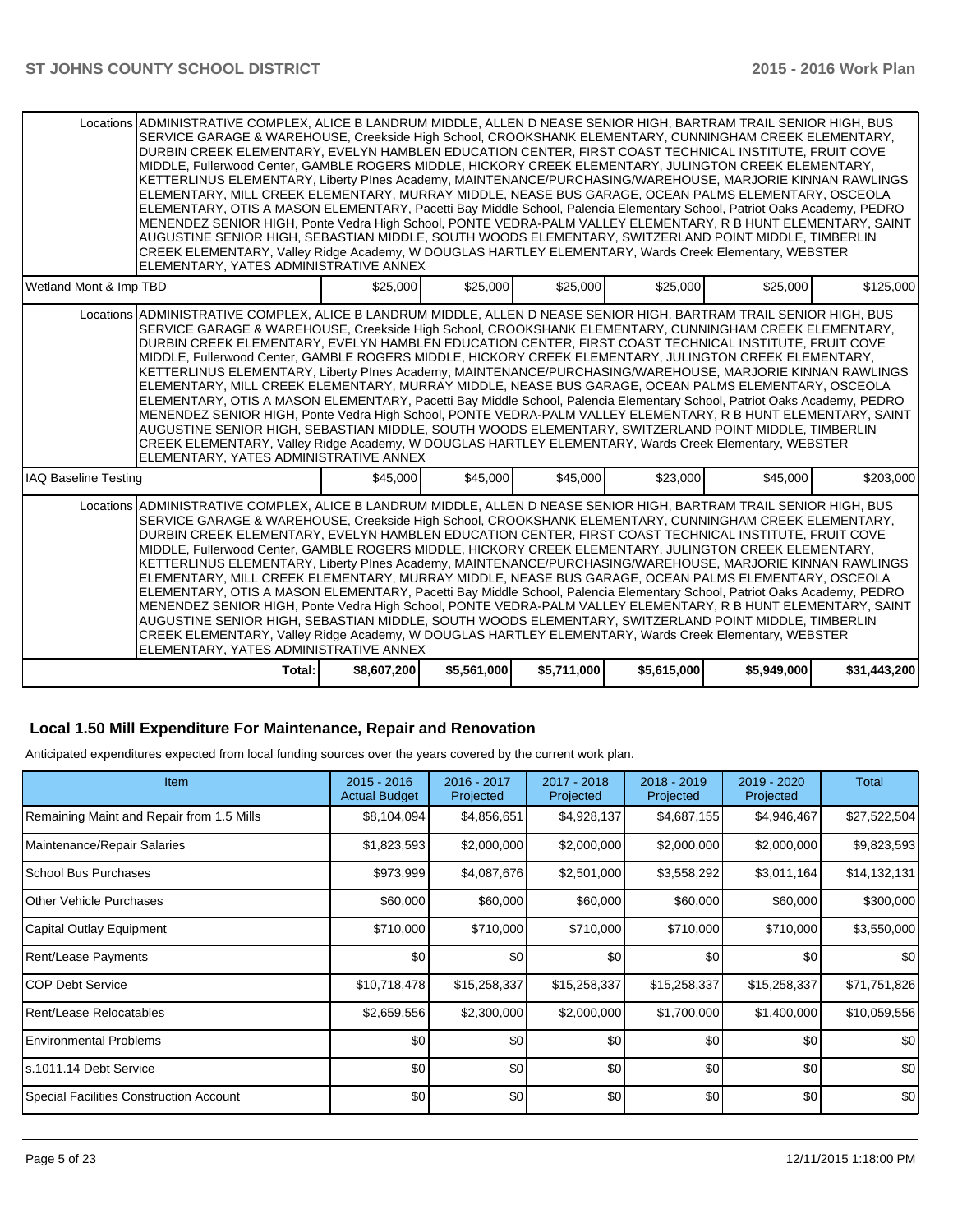| Premiums for Property Casualty Insurance - 1011.71<br>(4a,b) | \$936,273    | \$1,000,000  | \$1,000,000  | \$1,000,000  | \$1,000,000  | \$4,936,273   |
|--------------------------------------------------------------|--------------|--------------|--------------|--------------|--------------|---------------|
| Qualified School Construction Bonds (QSCB)                   | \$0          | \$0          | \$0          | \$0          | \$0          | \$0           |
| Qualified Zone Academy Bonds (QZAB)                          | \$0          | \$0          | \$0          | \$0          | \$0          | \$0           |
| <b>GPS Pilot System for Buses</b>                            | \$100,000    | \$0          | \$0          | \$0          | \$0          | \$100,000     |
| <b>IFCTC Allocation</b>                                      | \$297,297    | \$300,000    | \$300,000    | \$300,000    | \$300,000    | \$1,497,297   |
| Inspections & Repairs                                        | \$250,000    | \$250,000    | \$250,000    | \$250,000    | \$250,000    | \$1,250,000   |
| District/School Security                                     | \$350,000    | \$350,000    | \$350,000    | \$350,000    | \$350,000    | \$1,750,000   |
| Technology Plan                                              | \$3,751,215  | \$3,000,000  | \$3,000,000  | \$3,000,000  | \$3,000,000  | \$15,751,215  |
| Playground Equipment                                         | \$0          | \$200,000    | \$200,000    | \$200,000    | \$200,000    | \$800,000     |
| <b>School Based Maintenance</b>                              | \$510,000    | \$510,000    | \$510,000    | \$510,000    | \$510,000    | \$2,550,000   |
| <b>AED Replacement Program</b>                               | \$40,000     | \$40,000     | \$40,000     | \$40,000     | \$40,000     | \$200,000     |
| <b>Excelsior Center Lease</b>                                | \$19,163     | \$19,163     | \$19,163     | \$19,163     | \$19,163     | \$95,815      |
| Media Equipment Upgrades                                     | \$100,000    | \$0          | \$0          | \$0          | \$0          | \$100,000     |
| <b>Local Expenditure Totals:</b>                             | \$31,403,668 | \$34,941,827 | \$33,126,637 | \$33,642,947 | \$33,055,131 | \$166,170,210 |

# **Revenue**

## **1.50 Mill Revenue Source**

Schedule of Estimated Capital Outlay Revenue from each currently approved source which is estimated to be available for expenditures on the projects included In the tentative district facilities work program. All amounts are NET after considering carryover balances, interest earned, new COP's, 1011.14 and 1011.15 loans, etc. Districts cannot use 1.5-Mill funds for salaries except for those explicitly associated with maintenance/repair projects. (1011.71 (5), F.S.)

| Item                                                                              | Fund | $2015 - 2016$<br><b>Actual Value</b> | $2016 - 2017$<br>Projected | 2017 - 2018<br>Projected | $2018 - 2019$<br>Projected | $2019 - 2020$<br>Projected | Total             |
|-----------------------------------------------------------------------------------|------|--------------------------------------|----------------------------|--------------------------|----------------------------|----------------------------|-------------------|
| (1) Non-exempt property<br>lassessed valuation                                    |      | \$22,016,436,261                     | \$23,337,422,436           | \$23,737,667,783         | \$26,221,927,850           | \$27,795,243,521           | \$123,108,697,851 |
| (2) The Millege projected for<br>discretionary capital outlay per<br>ls.1011.71   |      | 1.50                                 | 1.50                       | 1.50                     | 1.50                       | 1.50                       |                   |
| (3) Full value of the 1.50-Mill<br>discretionary capital outlay per<br>ls.1011.71 |      | \$36,987,613                         | \$39,206,870               | \$39,879,282             | \$44,052,839               | \$46,696,009               | \$206.822.613     |
| $(4)$ Value of the portion of the 1.50<br>-Mill ACTUALLY levied                   | 370  | \$31,703,668                         | \$33,605,888               | \$34,182,242             | \$37,759,576               | \$40,025,151               | \$177,276,525     |
| $(5)$ Difference of lines $(3)$ and $(4)$                                         |      | \$5,283,945                          | \$5,600,982                | \$5,697,040              | \$6,293,263                | \$6,670,858                | \$29,546,088      |

# **PECO Revenue Source**

The figure in the row designated "PECO Maintenance" will be subtracted from funds available for new construction because PECO maintenance dollars cannot be used for new construction.

| Item                         | Fund | $2015 - 2016$<br><b>Actual Budget</b> | 2016 - 2017<br>Projected | 2017 - 2018<br>Projected | 2018 - 2019<br>Projected | $2019 - 2020$<br>Projected | <b>Total</b>     |
|------------------------------|------|---------------------------------------|--------------------------|--------------------------|--------------------------|----------------------------|------------------|
| <b>PECO New Construction</b> | 340  | \$0 <sub>1</sub>                      | \$0                      | \$0 <sub>1</sub>         | \$0 <sub>1</sub>         | \$0                        | \$0 <sub>1</sub> |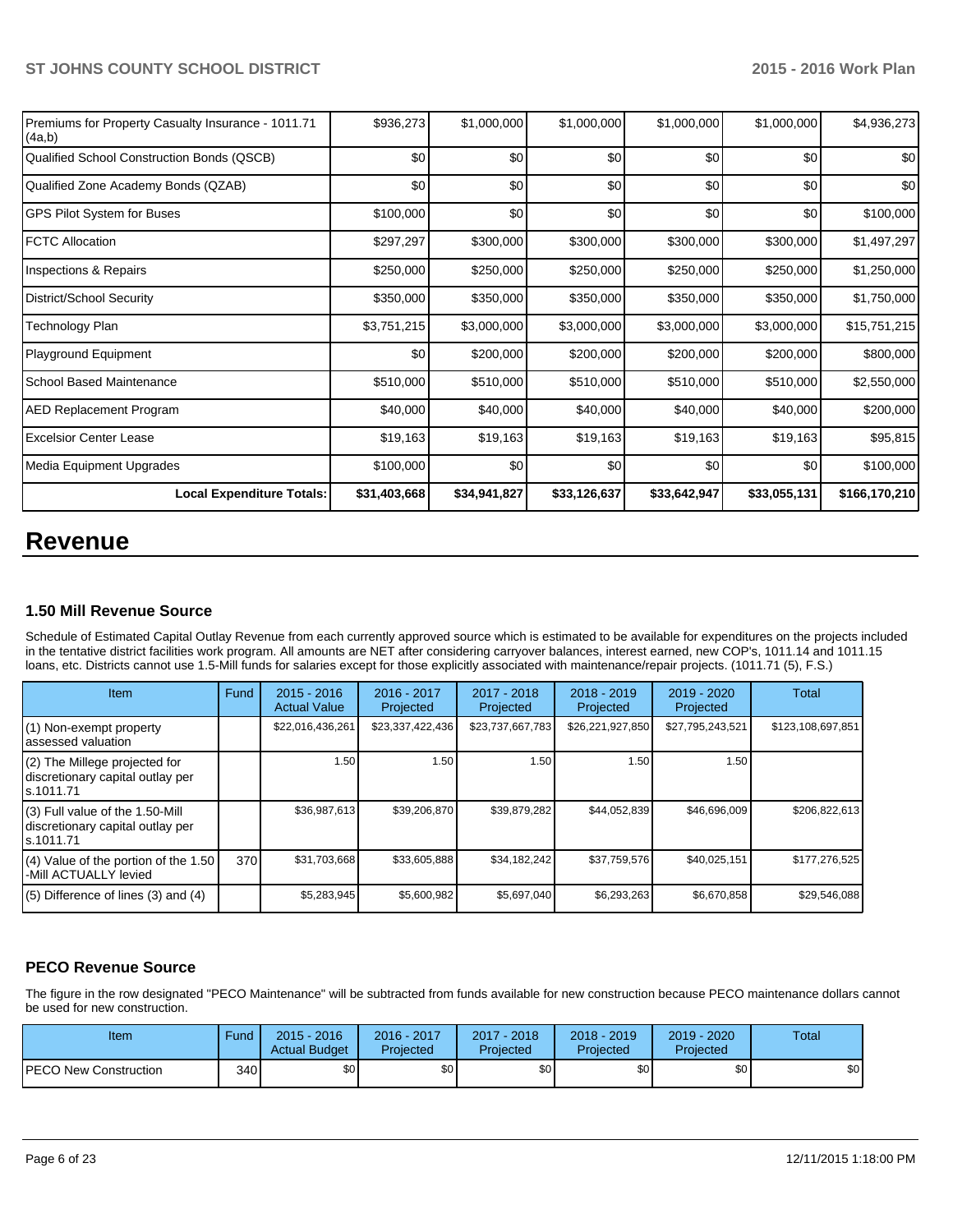| PECO Maintenance Expenditures | \$503,106 | \$704.349 | \$782.863 | \$927,845 | \$1,002,533 | \$3,920,696 |
|-------------------------------|-----------|-----------|-----------|-----------|-------------|-------------|
|                               | \$503,106 | \$704,349 | \$782.863 | \$927.845 | \$1,002,533 | \$3,920,696 |

# **CO & DS Revenue Source**

Revenue from Capital Outlay and Debt Service funds.

| Item                                               | Fund | $2015 - 2016$<br><b>Actual Budget</b> | $2016 - 2017$<br>Projected | 2017 - 2018<br>Projected | $2018 - 2019$<br>Projected | $2019 - 2020$<br>Projected | Total       |
|----------------------------------------------------|------|---------------------------------------|----------------------------|--------------------------|----------------------------|----------------------------|-------------|
| ICO & DS Cash Flow-through<br><b>I</b> Distributed | 360  | \$407,437                             | \$407,437                  | \$407.437                | \$407,437                  | \$407.437                  | \$2,037,185 |
| ICO & DS Interest on<br>Undistributed CO           | 360  | \$9.348                               | \$9,348                    | \$9,348                  | \$9.348                    | \$9,348                    | \$46,740    |
|                                                    |      | \$416,785                             | \$416,785                  | \$416.785                | \$416,785                  | \$416,785                  | \$2,083,925 |

# **Fair Share Revenue Source**

All legally binding commitments for proportionate fair-share mitigation for impacts on public school facilities must be included in the 5-year district work program.

| Item                                                                                                                          | $2015 - 2016$<br><b>Actual Budget</b> | 2016 - 2017<br>Projected | 2017 - 2018<br>Projected | 2018 - 2019<br>Projected | $2019 - 2020$<br>Projected | <b>Total</b> |
|-------------------------------------------------------------------------------------------------------------------------------|---------------------------------------|--------------------------|--------------------------|--------------------------|----------------------------|--------------|
| SCD 2009-6 Anderson Greenbriar --<br>Contribution of Land (19.25 acres)                                                       | \$0                                   | \$0                      | \$0                      | \$0                      | \$1                        | \$1          |
| SCD 2011-2 Winchester East-<br>Proportionate Share Mitigation Payment--<br>Middle School Student Stations                     | \$0                                   | \$0                      | \$0                      | \$0                      | \$200,606                  | \$200,606    |
| SCD 2012-3/SCDMOD 2013-1 Oxford<br><b>Estates-Proportionate Share Mitigation</b><br>Payment--Middle School Student Stations   | \$0                                   | \$77,982                 | \$0                      | \$0                      | \$0                        | \$77,982     |
| SCD 2012-4 Oakridge Landing--<br>Proportionate Share Mitigation -- Middle<br><b>School Student Stations</b>                   | \$0                                   | \$0                      | \$0                      | \$0                      | \$692,052                  | \$692,052    |
| SCD 2012-6 Mill Creek Plantation-<br>Proportionate Share Mitigation Payment--<br>Middle School Student Stations               | \$0                                   | \$101,114                | \$0                      | \$0                      | \$0                        | \$101,114    |
| SCDMOD 2013-2 Sunshine 16 Parcel 4-<br>Proportionate Share Mitigation Payment--<br><b>High School Student Stations</b>        | \$82,454                              | \$0                      | \$0                      | \$0                      | \$0                        | \$82,454     |
| SCD 2013-4 Greenbriar Preserve-<br>Proportionate Share Mitigation Payment--<br>Middle School Student Stations                 | \$0                                   | \$79,332                 | \$0                      | \$0                      | \$0                        | \$79,332     |
| SCD 2014-2 Deerfield Preserve Phase 2-<br>Proportionate Share Mitigation Payment--<br><b>High School Student Stations</b>     | \$0                                   | \$0                      | \$0                      | \$0                      | \$227,836                  | \$227,836    |
| SCD 2014-5 Heritage Oaks at St. Johns-<br>Proportionate Share Mitigation Payment--<br>Middle and High School Student Stations | \$185,281                             | \$344,559                | \$0                      | \$551,721                | \$0                        | \$1,081,561  |
| SCD 2013-17 Enclave at Palm Valley-<br>Proportionate Share Mitigation Payment--<br><b>High School Student Stations</b>        | \$11,636                              | \$0                      | \$0                      | \$0                      | \$0                        | \$11,636     |
| SCD 2014-6 Hildreth Estates--<br>Proportionate Share Mitigation Payment--<br><b>High School Student Stations</b>              | \$2,225                               | \$0                      | \$0                      | \$0                      | \$0                        | \$2,225      |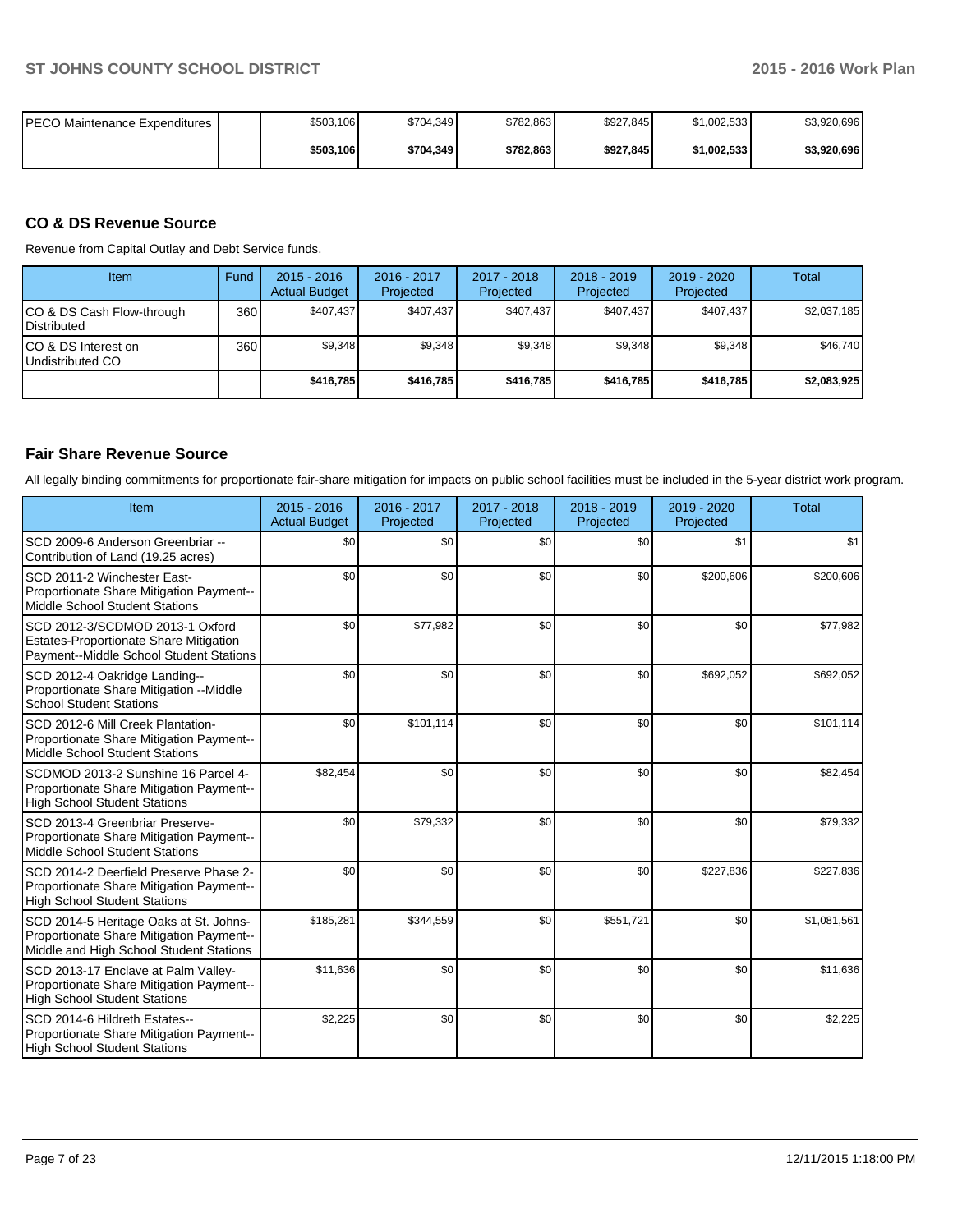| SCD 2014-8 and SCDMOD 2014-3<br>Andalusia PUD--Proportionate Share<br>Mitigation Payment--High School Student<br>Stations                      | \$291,651   | \$0         | \$0 | \$0       | \$0         | \$291,651   |
|------------------------------------------------------------------------------------------------------------------------------------------------|-------------|-------------|-----|-----------|-------------|-------------|
| SCD 2013-16 and SCDMOD 2014-4<br>Cedar Point--Proportionate Share<br>Mitigation Payment--Middle and High<br><b>School Student Stations</b>     | \$203,935   | \$101,968   | \$0 | \$0       | \$0         | \$305,903   |
| SCD 2014-15 Julington Lakes--<br>Proportionate Share Mitigation Payment--<br>Elementary, Middle and High School<br><b>Student Stations</b>     | \$789,378   | \$0         | \$0 | \$0       | \$394,689   | \$1,184,067 |
| SCD 2014-1 Datil Pepper--Proportionate<br>Share Mitigation Payment--High School<br><b>Student Stations</b>                                     | \$376,256   | \$0         | \$0 | \$0       | \$0         | \$376,256   |
| SCD 2014-19 Stone Creek Landing--<br>Proportionate Share Mitigation Payment--<br>Elementary, Middle and High School<br><b>Student Stations</b> | \$203,935   | \$407,871   | \$0 | \$0       | \$0         | \$611,806   |
| Ashford Mills DRI (Shearwater)--<br>Elementary, Middle and High School<br><b>Student Stations</b>                                              | \$0         | \$0         | \$0 | \$0       | \$1,355,040 | \$1,355,040 |
| Bartram Park DRI --Elementary, Middle<br>and High School Student Stations                                                                      | \$414,197   | \$0         | \$0 | \$0       | \$921,923   | \$1,336,120 |
| Interest -- PSM Payments                                                                                                                       | \$4,410     | \$0         | \$0 | \$0       | \$0         | \$4,410     |
|                                                                                                                                                | \$2,565,358 | \$1,112,826 | \$0 | \$551,721 | \$3,792,147 | \$8,022,052 |

# **Sales Surtax Referendum**

Specific information about any referendum for a 1-cent or ½-cent surtax referendum during the previous year.

**Did the school district hold a surtax referendum during the past fiscal year 2014 - 2015?**

No

# **Additional Revenue Source**

Any additional revenue sources

| <b>Item</b>                                                                                            | $2015 - 2016$<br><b>Actual Value</b> | $2016 - 2017$<br>Projected | 2017 - 2018<br>Projected | 2018 - 2019<br>Projected | 2019 - 2020<br>Projected | Total            |
|--------------------------------------------------------------------------------------------------------|--------------------------------------|----------------------------|--------------------------|--------------------------|--------------------------|------------------|
| Proceeds from a s.1011.14/15 F.S. Loans                                                                | \$0                                  | \$0                        | \$0                      | \$0                      | \$0                      | \$0              |
| District Bonds - Voted local bond<br>referendum proceeds per s.9, Art VII<br><b>State Constitution</b> | \$0                                  | \$0                        | \$0                      | \$0                      | \$0                      | \$0              |
| Proceeds from Special Act Bonds                                                                        | \$0                                  | \$0                        | \$0                      | \$0                      | \$0                      | \$0              |
| Estimated Revenue from CO & DS Bond<br>Sale                                                            | \$0                                  | \$0                        | \$0                      | \$0                      | \$0                      | \$0              |
| <b>Proceeds from Voted Capital</b><br>Improvements millage                                             | \$0                                  | \$0                        | \$0                      | \$0                      | \$0                      | \$0              |
| Other Revenue for Other Capital Projects                                                               | \$0                                  | \$0                        | \$0                      | \$0                      | \$0                      | \$0              |
| Proceeds from 1/2 cent sales surtax<br>authorized by school board                                      | \$0                                  | \$0                        | \$0                      | \$0                      | \$0                      | \$0              |
| Proceeds from local governmental<br>infrastructure sales surtax                                        | \$0                                  | \$0                        | \$0                      | \$0                      | \$0                      | \$0 <sub>1</sub> |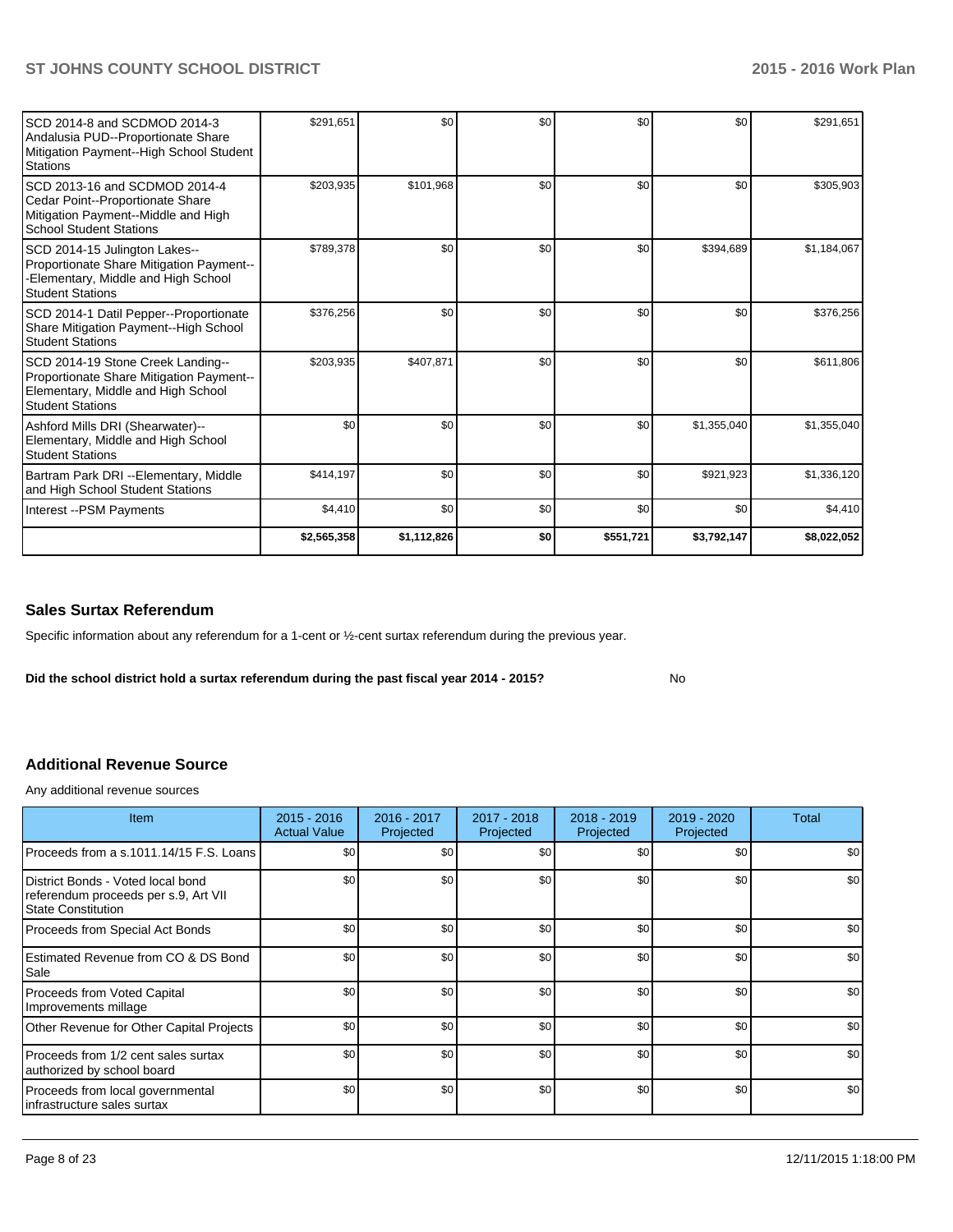| Proceeds from Certificates of<br>Participation (COP's) Sale                                                               | \$0            | \$0          | \$0          | \$0          | \$0          | \$0            |
|---------------------------------------------------------------------------------------------------------------------------|----------------|--------------|--------------|--------------|--------------|----------------|
| Classrooms First Bond proceeds amount<br>authorized in FY 1997-98                                                         | \$0            | \$0          | \$0          | \$0          | \$0          | \$0            |
| <b>Classrooms for Kids</b>                                                                                                | \$0            | \$0          | \$0          | \$0          | \$0          | \$0            |
| <b>District Equity Recognition</b>                                                                                        | \$0            | \$0          | \$0          | \$0          | \$0          | \$0            |
| <b>Federal Grants</b>                                                                                                     | \$0            | \$0          | \$0          | \$0          | \$0          | \$0            |
| Proportionate share mitigation (actual<br>cash revenue only, not in kind donations)                                       | \$0            | \$0          | \$0          | \$0          | \$0          | \$0            |
| Impact fees received                                                                                                      | \$10,000,000   | \$10,000,000 | \$10,000,000 | \$10,000,000 | \$10,000,000 | \$50,000,000   |
| Private donations                                                                                                         | \$0            | \$0          | \$0          | \$0          | \$0          | \$0            |
| Grants from local governments or not-for-<br>profit organizations                                                         | \$0            | \$0          | \$0          | \$0          | \$0          | \$0            |
| Interest, Including Profit On Investment                                                                                  | \$150,000      | \$150,000    | \$150,000    | \$150,000    | \$150,000    | \$750,000      |
| Revenue from Bonds pledging proceeds<br>from 1 cent or 1/2 cent Sales Surtax                                              | \$0            | \$0          | \$0          | \$0          | \$0          | \$0            |
| <b>Total Fund Balance Carried Forward</b>                                                                                 | \$79,721,928   | \$0          | \$0          | \$0          | \$0          | \$79,721,928   |
| General Capital Outlay Obligated Fund<br><b>Balance Carried Forward From Total</b><br><b>Fund Balance Carried Forward</b> | \$0            | \$0          | \$0          | \$0          | \$0          | \$0            |
| Special Facilities Construction Account                                                                                   | \$0            | \$0          | \$0          | \$0          | \$0          | \$0            |
| One Cent - 1/2 Cent Sales Surtax Debt<br>Service From Total Fund Balance Carried<br>Forward                               | \$0            | \$0          | \$0          | \$0          | \$0          | \$0            |
| Capital Outlay Projects Funds Balance<br><b>Carried Forward From Total Fund</b><br><b>Balance Carried Forward</b>         | (\$38,389,025) | \$0          | \$0          | \$0          | \$0          | (\$38,389,025) |
| <b>Subtotal</b>                                                                                                           | \$51,482,903   | \$10,150,000 | \$10,150,000 | \$10,150,000 | \$10,150,000 | \$92,082,903   |

# **Total Revenue Summary**

| <b>Item Name</b>                                           | $2015 - 2016$<br><b>Budget</b> | 2016 - 2017<br>Projected | 2017 - 2018<br>Projected | 2018 - 2019<br>Projected | 2019 - 2020<br>Projected   | <b>Five Year Total</b> |
|------------------------------------------------------------|--------------------------------|--------------------------|--------------------------|--------------------------|----------------------------|------------------------|
| Local 1.5 Mill Discretionary Capital Outlay<br>Revenue     | \$31,703,668                   | \$33,605,888             | \$34,182,242             | \$37,759,576             | \$40,025,151               | \$177,276,525          |
| PECO and 1.5 Mill Maint and Other 1.5<br>Mill Expenditures | (\$31,403,668)                 | (\$34,941,827)           | $(\$33,126,637)$         | ( \$33,642,947)          | $(\$33,055,131)$           | (\$166, 170, 210)      |
| <b>PECO Maintenance Revenue</b>                            | \$503,106                      | \$704,349                | \$782,863                | \$927,845                | \$1,002,533                | \$3,920,696            |
| <b>Available 1.50 Mill for New</b><br><b>Construction</b>  | \$300,000                      | (\$1,335,939)            | \$1,055,605              | \$4,116,629              | \$6,970,020                | \$11,106,315           |
|                                                            |                                |                          |                          |                          |                            |                        |
| <b>Item Name</b>                                           | $2015 - 2016$<br><b>Budget</b> | 2016 - 2017<br>Projected | 2017 - 2018<br>Projected | 2018 - 2019<br>Projected | $2019 - 2020$<br>Projected | <b>Five Year Total</b> |
| CO & DS Revenue                                            | \$416,785                      | \$416,785                | \$416,785                | \$416,785                | \$416,785                  | \$2,083,925            |
| <b>PECO New Construction Revenue</b>                       | \$0                            | \$0                      | \$0                      | \$0                      | \$0                        | \$0                    |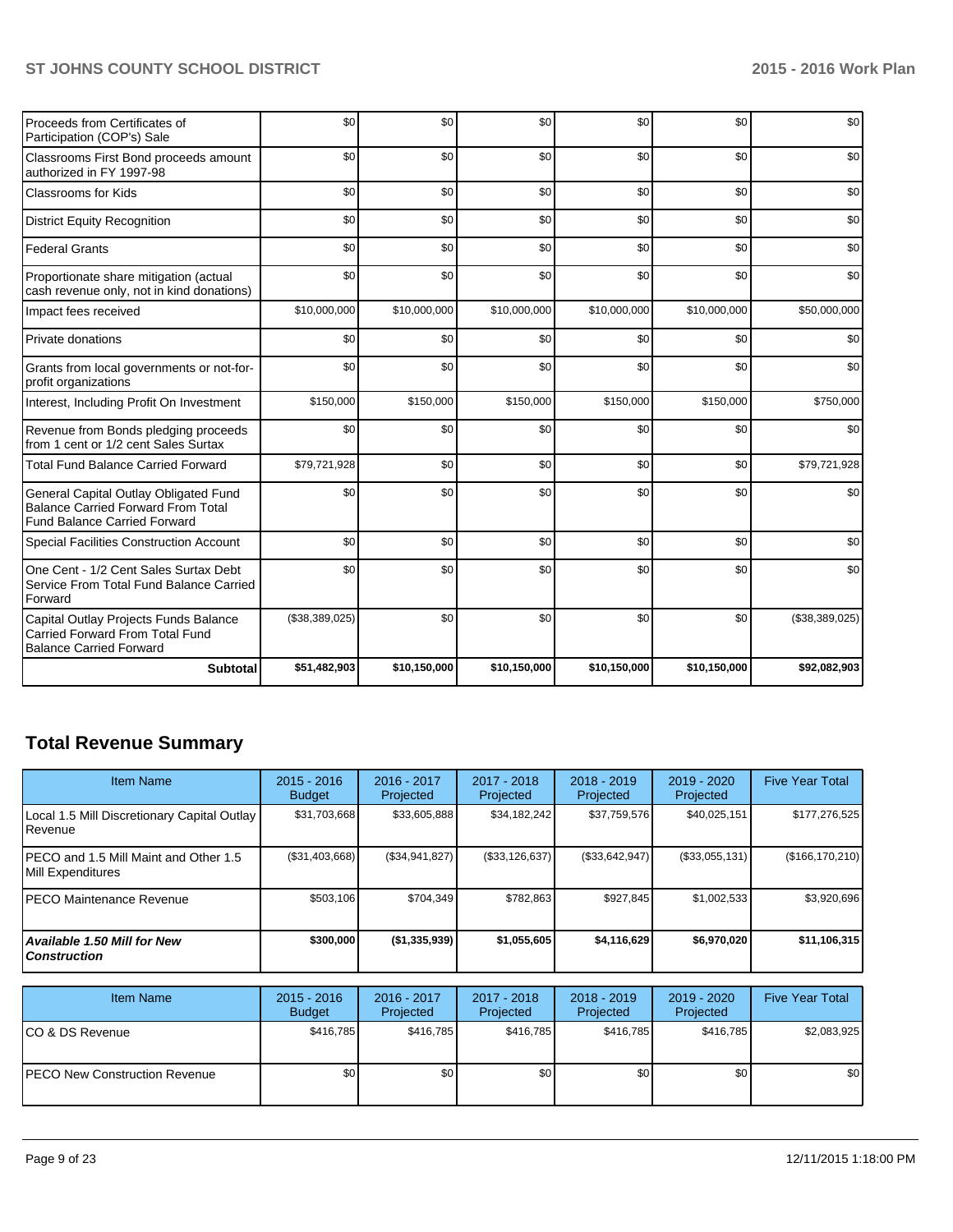| <b>IOther/Additional Revenue</b> | \$54,048,261 | \$11,262,826 | \$10,150,000 | \$10,701,721 | \$13.942.147  | \$100,104,955 |
|----------------------------------|--------------|--------------|--------------|--------------|---------------|---------------|
| <b>Total Additional Revenuel</b> | \$54,465,046 | \$11,679,611 | \$10,566,785 | \$11,118,506 | \$14.358.9321 | \$102,188,880 |
| <b>Total Available Revenue</b>   | \$54.765.046 | \$10,343,672 | \$11.622.390 | \$15,235,135 | \$21,328,952  | \$113,295,195 |

# **Project Schedules**

# **Capacity Project Schedules**

A schedule of capital outlay projects necessary to ensure the availability of satisfactory classrooms for the projected student enrollment in K-12 programs.

| <b>Project Description</b>                             | Location                                   |                          | $2015 - 2016$ | 2016 - 2017 | 2017 - 2018 | 2018 - 2019 | 2019 - 2020  | <b>Total</b>     | Funded |
|--------------------------------------------------------|--------------------------------------------|--------------------------|---------------|-------------|-------------|-------------|--------------|------------------|--------|
| New High School<br>Expansion FFF (9th<br>Grade Center) | <b>ALLEN D NEASE</b><br><b>SENIOR HIGH</b> | Planned<br>Cost:         | \$14,322,000  | \$0         | \$0         | \$0         | \$0          | \$14,322,000 Yes |        |
|                                                        | <b>Student Stations:</b>                   |                          | $\mathbf 0$   | 320         | 300         | 0           | $\Omega$     | 620              |        |
|                                                        |                                            | <b>Total Classrooms:</b> | $\mathbf 0$   | 15          | 12          | O           | $\Omega$     | 27               |        |
|                                                        |                                            | Gross Sq Ft:             | $\Omega$      | 40,565      | 32,451      | 0           | $\Omega$     | 73,016           |        |
| New High School<br>Expansion GGG (9th<br>Grade Center) | Creekside High<br>School                   | Planned<br>Cost:         | \$2,565,358   | \$2,000,000 | \$4,000,000 | \$3,434,642 | \$0          | \$12,000,000 Yes |        |
|                                                        | <b>Student Stations:</b>                   |                          | $\mathbf 0$   | $\Omega$    | 0           | 620         | $\mathbf 0$  | 620              |        |
|                                                        |                                            | <b>Total Classrooms:</b> | $\mathbf 0$   | $\Omega$    | 0           | 27          | 0            | 27               |        |
|                                                        |                                            | Gross Sq Ft:             | $\Omega$      | 0           | $\Omega$    | 73,016      | $\Omega$     | 73,016           |        |
| New Middle School<br>IJJ                               | Location not<br>specified                  | Planned<br>Cost:         | \$517,898     | \$500,000   | \$3,100,000 | \$4,000,000 | \$17,882,102 | \$26,000,000 Yes |        |
|                                                        |                                            | <b>Student Stations:</b> | $\mathbf 0$   | 0           | 0           | 0           | 1,056        | 1,056            |        |
|                                                        |                                            | <b>Total Classrooms:</b> | $\mathbf 0$   | 0           | $\Omega$    |             | 48           | 48               |        |
|                                                        |                                            | Gross Sq Ft:             | 0             | 0           | $\Omega$    | 0           | 161,888      | 161,888          |        |

| Planned Cost:   \$17,405,256 | \$2,500,000 | \$7,100,000     |                 | \$7,434,642   \$17,882,102 | \$52,322,000     |
|------------------------------|-------------|-----------------|-----------------|----------------------------|------------------|
| <b>Student Stations:</b>     | 320         | 300             | 620 l           | 1.056 l                    | 2,296            |
| <b>Total Classrooms:</b>     | 15          | 12 <sub>1</sub> | 27 <sub>l</sub> | 48                         | 102 <sub>l</sub> |
| Gross Sq Ft:                 | 40.565      | 32.451          | 73,016          | 161.888                    | 307,920          |

# **Other Project Schedules**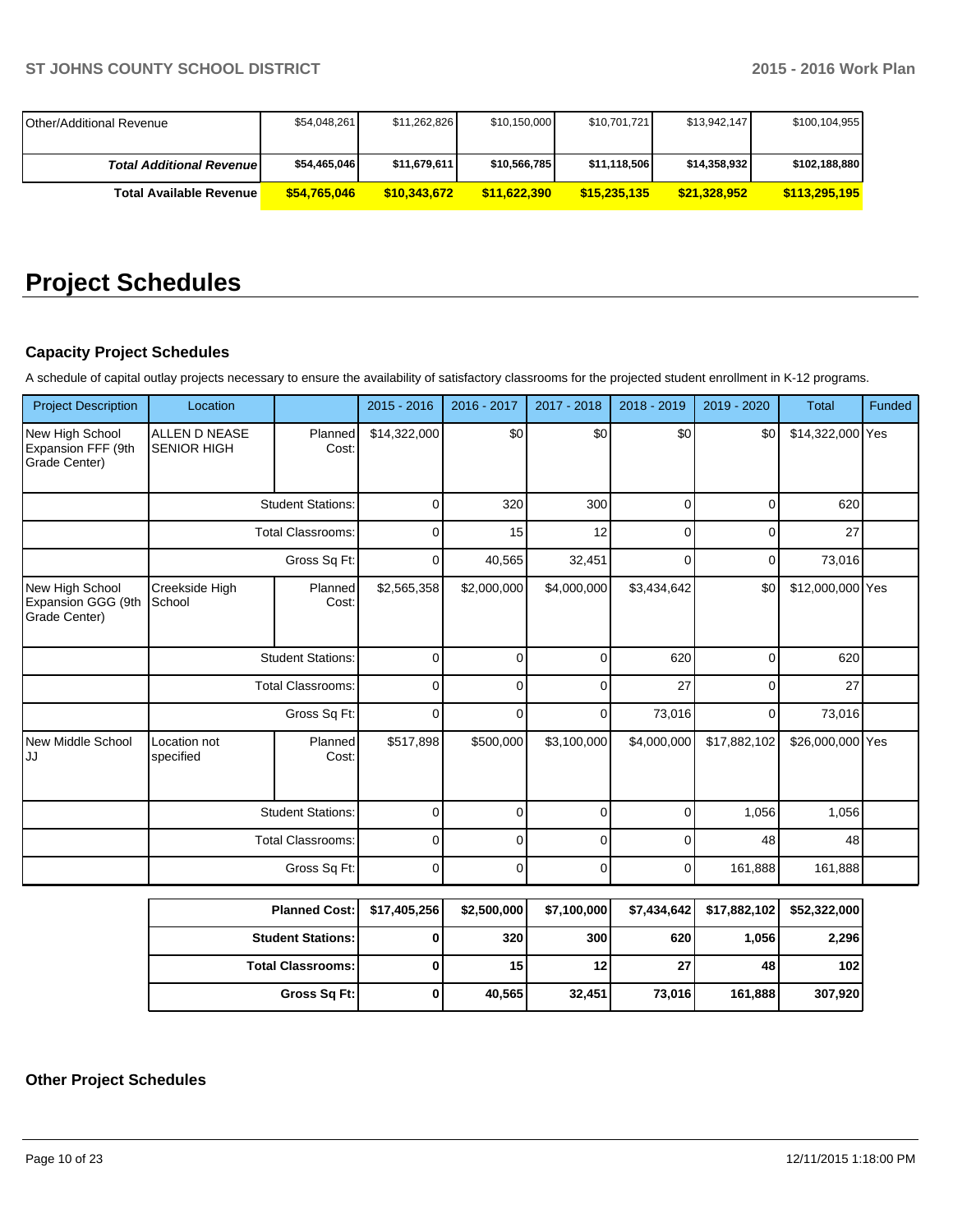Major renovations, remodeling, and additions of capital outlay projects that do not add capacity to schools.

| <b>Project Description</b>                                     | Location                                  | $2015 - 2016$<br><b>Actual Budget</b> | 2016 - 2017<br>Projected | 2017 - 2018<br>Projected | 2018 - 2019<br>Projected | 2019 - 2020<br>Projected | Total            | Funded |
|----------------------------------------------------------------|-------------------------------------------|---------------------------------------|--------------------------|--------------------------|--------------------------|--------------------------|------------------|--------|
| <b>SREF</b>                                                    | Location not specified                    | \$75,000                              | \$75,000                 | \$75,000                 | \$75,000                 | \$75,000                 | \$375,000 Yes    |        |
| Districtwide Maintenance<br>Program: Add'l Capital<br>Projects | Location not specified                    | \$1,500,000                           | \$5,000,000              | \$5,000,000              | \$5,000,000              | \$5,000,000              | \$21,500,000 Yes |        |
| Upgrade and New Relocatables Location not specified            |                                           | \$0                                   | \$3,000,000              | \$3,000,000              | \$3,000,000              | \$3,000,000              | \$12,000,000 Yes |        |
| Districtwide Other Projects                                    | Location not specified                    | \$75,000                              | \$0                      | \$0                      | \$0                      | \$0                      | \$75,000 Yes     |        |
| <b>IDebt Service</b>                                           | Location not specified                    | \$8,198,479                           | \$3,658,620              | \$3,658,620              | \$3,658,620              | \$1,706,736              | \$20,881,075 Yes |        |
| <b>SJTHS Culinary Program</b><br><b>Renovations</b>            | <b>FIRST COAST</b><br>TECHNICAL INSTITUTE | \$300,000                             | \$0                      | \$0                      | \$0                      | \$0                      | \$300,000 Yes    |        |
| l School Bus Purchases<br>(Reallocated Fund Balance)           | Location not specified                    | \$1,795,938                           | \$0                      | \$0                      | \$0                      | \$0                      | \$1,795,938 Yes  |        |
| Technology Plan (Reallocated<br><b>Fund Balance)</b>           | Location not specified                    | \$2,017,391                           | \$0                      | \$0                      | \$0                      | \$0                      | \$2,017,391 Yes  |        |
|                                                                |                                           | \$13,961,808                          | \$11,733,620             | \$11,733,620             | \$11,733,620             | \$9,781,736              | \$58,944,404     |        |

# **Additional Project Schedules**

Any projects that are not identified in the last approved educational plant survey.

| <b>Project Description</b> | Location                                | <b>Num</b><br>Classroom<br>s | $2015 - 2016$<br><b>Actual Budget</b> | 2016 - 2017<br>Projected | $2017 - 2018$<br>Projected | $2018 - 2019$<br>Projected | 2019 - 2020<br>Projected | Total            | Funded |
|----------------------------|-----------------------------------------|------------------------------|---------------------------------------|--------------------------|----------------------------|----------------------------|--------------------------|------------------|--------|
| Classroom Expansion        | <b>CROOKSHANK</b><br><b>ELEMENTARY</b>  | 22                           | \$7,290,000                           | \$0                      | \$0                        | \$0                        | \$0                      | \$7,290,000 Yes  |        |
| INew K-8 School KK         | Location not<br>specified               | 54                           | \$16,107,982                          | \$9,892,018              | \$0                        | \$0                        | \$0                      | \$26,000,000 Yes |        |
| Classroom Expansion        | <b>SOUTH WOODS</b><br><b>ELEMENTARY</b> |                              | \$0                                   | \$0                      | \$0                        | \$3,750,000                | \$0                      | \$3,750,000 Yes  |        |
| Classroom Expansion        | <b>Liberty PInes</b><br>Academy         | 20 <sup>1</sup>              | \$0                                   | \$0                      | \$0                        | \$7,500,000                | \$0                      | \$7,500,000 Yes  |        |
| New High School HHH        | Location not<br>specified               | 62                           | \$0                                   | \$0                      | \$0                        | \$0                        | \$55,000,000             | \$55,000,000 Yes |        |
|                            |                                         | 166                          | \$23,397,982                          | \$9,892,018              | \$0                        | \$11,250,000               | \$55,000,000             | \$99,540,000     |        |

# **Non Funded Growth Management Project Schedules**

Schedule indicating which projects, due to planned development, that CANNOT be funded from current revenues projected over the next five years.

| <b>Project Description</b>                           | $2015 - 2016$<br><b>Actual Budget</b> | 2016 - 2017<br>Projected | $2017 - 2018$<br>Projected | $2018 - 2019$<br>Projected | $2019 - 2020$<br>Projected | Total           | Funded |
|------------------------------------------------------|---------------------------------------|--------------------------|----------------------------|----------------------------|----------------------------|-----------------|--------|
| Liberty Pines Academy<br>Classroom Expansion         | \$0                                   | \$0                      | \$0                        | \$7,500,000                | \$0                        | \$7,500,000 No  |        |
| South Woods Elementary<br><b>Classroom Expansion</b> | \$0                                   | \$0                      | \$0                        | \$3,750,000                | \$0                        | $$3,750,000$ No |        |
| INew Middle School JJ                                | \$0                                   | \$0                      | \$3,100,000                | \$4,000,000                | \$17,882,102               | \$24,982,102 No |        |
| New High School HHH                                  | \$0                                   | \$0                      | \$0                        | \$0                        | \$55,000,000               | \$55,000,000 No |        |
|                                                      | \$0                                   | \$0                      | \$3,100,000                | \$15,250,000               | \$72,882,102               | \$91,232,102    |        |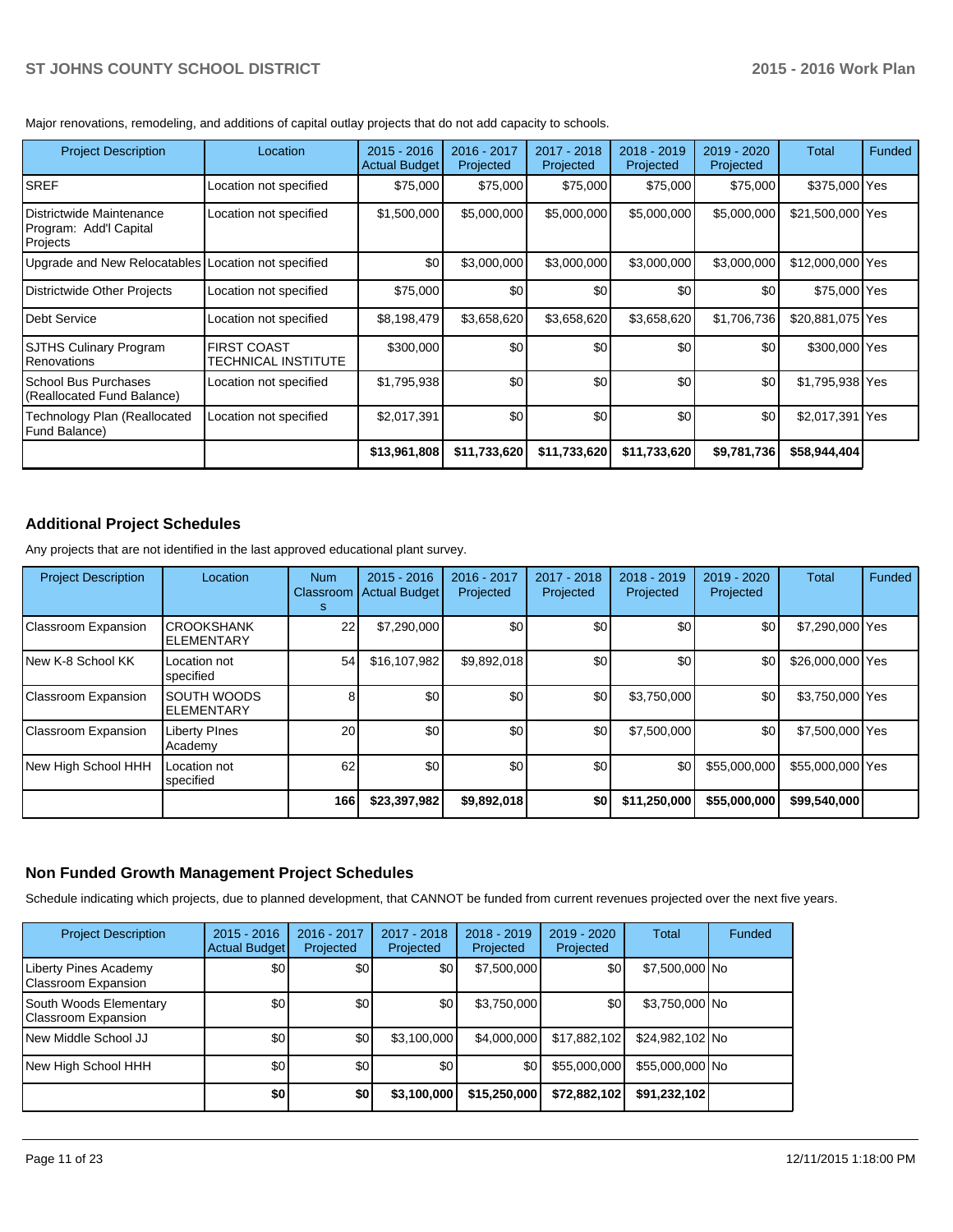# **Capacity Tracking**

| Location                                                       | $2015 -$<br>2016 Satis.<br>Stu. Sta. | Actual<br>$2015 -$<br><b>2016 FISH</b><br>Capacity | Actual<br>$2014 -$<br>2015<br><b>COFTE</b> | # Class<br>Rooms | Actual<br>Average<br>$2015 -$<br>2016 Class<br><b>Size</b> | Actual<br>$2015 -$<br>2016<br>Utilization | <b>New</b><br>Stu.<br>Capacity | <b>New</b><br>Rooms to<br>be<br>Added/Re<br>moved | Projected<br>$2019 -$<br>2020<br><b>COFTE</b> | Projected<br>$2019 -$<br>2020<br><b>Utilization</b> | Projected<br>2019 -<br>2020 Class<br><b>Size</b> |
|----------------------------------------------------------------|--------------------------------------|----------------------------------------------------|--------------------------------------------|------------------|------------------------------------------------------------|-------------------------------------------|--------------------------------|---------------------------------------------------|-----------------------------------------------|-----------------------------------------------------|--------------------------------------------------|
| <b>CROOKSHANK</b><br><b>ELEMENTARY</b>                         | 880                                  | 880                                                | 750                                        | 48               | 16                                                         | 85.00 %                                   | -334                           | -19                                               | 546                                           | 100.00%                                             | 19                                               |
| EVELYN HAMBLEN<br><b>EDUCATION CENTER</b>                      | 263                                  | 263                                                | 68                                         | 15               | 5                                                          | 26.00 %                                   | 0                              | $\Omega$                                          | 62                                            | 24.00 %                                             | 4                                                |
| <b>KETTERLINUS</b><br><b>ELEMENTARY</b>                        | 485                                  | 485                                                | 440                                        | 26               | 17                                                         | 91.00 %                                   | 0                              | $\Omega$                                          | 485                                           | 100.00%                                             | 19                                               |
| PONTE VEDRA-PALM<br>VALLEY ELEMENTARY                          | 648                                  | 648                                                | 494                                        | 36               | 14                                                         | 76.00 %                                   | -54                            | $-3$                                              | 594                                           | 100.00%                                             | 18                                               |
| R B HUNT ELEMENTARY                                            | 699                                  | 699                                                | 661                                        | 37               | 18                                                         | 95.00 %                                   | 0                              | $\Omega$                                          | 699                                           | 100.00%                                             | 19                                               |
| <b>MURRAY MIDDLE</b>                                           | 1,093                                | 983                                                | 738                                        | 49               | 15                                                         | 75.00 %                                   | 0                              | $\mathbf 0$                                       | 983                                           | 100.00%                                             | 20                                               |
| SAINT AUGUSTINE<br><b>SENIOR HIGH</b>                          | 1,876                                | 1,782                                              | 1,618                                      | 78               | 21                                                         | 91.00 %                                   | 0                              | $\Omega$                                          | 1,782                                         | 100.00%                                             | 23                                               |
| WEBSTER<br><b>ELEMENTARY</b>                                   | 995                                  | 995                                                | 571                                        | 58               | 10 <sup>1</sup>                                            | 57.00 %                                   | -36                            | $-2$                                              | 959                                           | 100.00%                                             | 17                                               |
| <b>FIRST COAST</b><br>TECHNICAL INSTITUTE                      | 1,400                                | 1,680                                              | 243                                        | 84               | $\overline{3}$                                             | 14.00 %                                   | $-245$                         | -9                                                | 266                                           | 19.00 %                                             | 4                                                |
| <b>JULINGTON CREEK</b><br><b>ELEMENTARY</b>                    | 1,118                                | 1,118                                              | 1,017                                      | 60               | 17                                                         | 91.00 %                                   | -90                            | $-5$                                              | 1,028                                         | 100.00%                                             | 19                                               |
| ALLEN D NEASE<br><b>SENIOR HIGH</b>                            | 2,075                                | 1,971                                              | 1,782                                      | 83               | 21                                                         | 90.00 %                                   | $-600$                         | $-24$                                             | 1,371                                         | 100.00%                                             | 23                                               |
| W DOUGLAS HARTLEY<br>ELEMENTARY                                | 729                                  | 729                                                | 712                                        | 40               | 18                                                         | 98.00 %                                   | $\mathbf 0$                    | $\Omega$                                          | 729                                           | 100.00%                                             | 18                                               |
| SEBASTIAN MIDDLE                                               | 906                                  | 815                                                | 622                                        | 44               | 14                                                         | 76.00 %                                   | 0                              | $\Omega$                                          | 815                                           | 100.00%                                             | 19                                               |
| <b>ALICE B LANDRUM</b><br><b>MIDDLE</b>                        | 1,250                                | 1,125                                              | 1,140                                      | 57               | 20                                                         | 101.00 %                                  | 0                              | $\Omega$                                          | 1,125                                         | 100.00%                                             | 20                                               |
| SWITZERLAND POINT<br><b>MIDDLE</b>                             | 1,117                                | 1,005                                              | 1,265                                      | 53               | 24                                                         | 126.00 %                                  | $\Omega$                       | $\Omega$                                          | 1,005                                         | 100.00%                                             | 19                                               |
| OSCEOLA<br><b>ELEMENTARY</b>                                   | 856                                  | 856                                                | 614                                        | 46               | 13                                                         | 72.00 %                                   | $-108$                         | -6                                                | 748                                           | 100.00%                                             | 19                                               |
| <b>MILL CREEK</b><br><b>ELEMENTARY</b>                         | 1,115                                | 1,115                                              | 1,014                                      | 59               | 17                                                         | 91.00 %                                   | $-152$                         | -8                                                | 963                                           | 100.00%                                             | 19                                               |
| <b>MARJORIE KINNAN</b><br><b>RAWLINGS</b><br><b>ELEMENTARY</b> | 739                                  | 739                                                | 546                                        | 37               | 15                                                         | 74.00 %                                   | $\Omega$                       | $\Omega$                                          | 739                                           | 100.00%                                             | 20                                               |
| OTIS A MASON<br><b>ELEMENTARY</b>                              | 669                                  | 669                                                | 596                                        | 36               | 17                                                         | 89.00 %                                   | $\mathbf 0$                    | $\Omega$                                          | 669                                           | 100.00%                                             | 19                                               |
| <b>CUNNINGHAM CREEK</b><br>ELEMENTARY                          | 1,094                                | 1,094                                              | 895                                        | 57               | 16                                                         | 82.00 %                                   | $-448$                         | $-24$                                             | 646                                           | 100.00%                                             | 20                                               |
| <b>GAMBLE ROGERS</b><br><b>MIDDLE</b>                          | 1,005                                | 904                                                | 812                                        | 47               | 17                                                         | 90.00 %                                   | $\mathbf 0$                    | $\Omega$                                          | 904                                           | 100.00%                                             | 19                                               |
| <b>OCEAN PALMS</b><br><b>ELEMENTARY</b>                        | 901                                  | 901                                                | 706                                        | 48               | 15                                                         | 78.00 %                                   | $-234$                         | $-13$                                             | 667                                           | 100.00%                                             | 19                                               |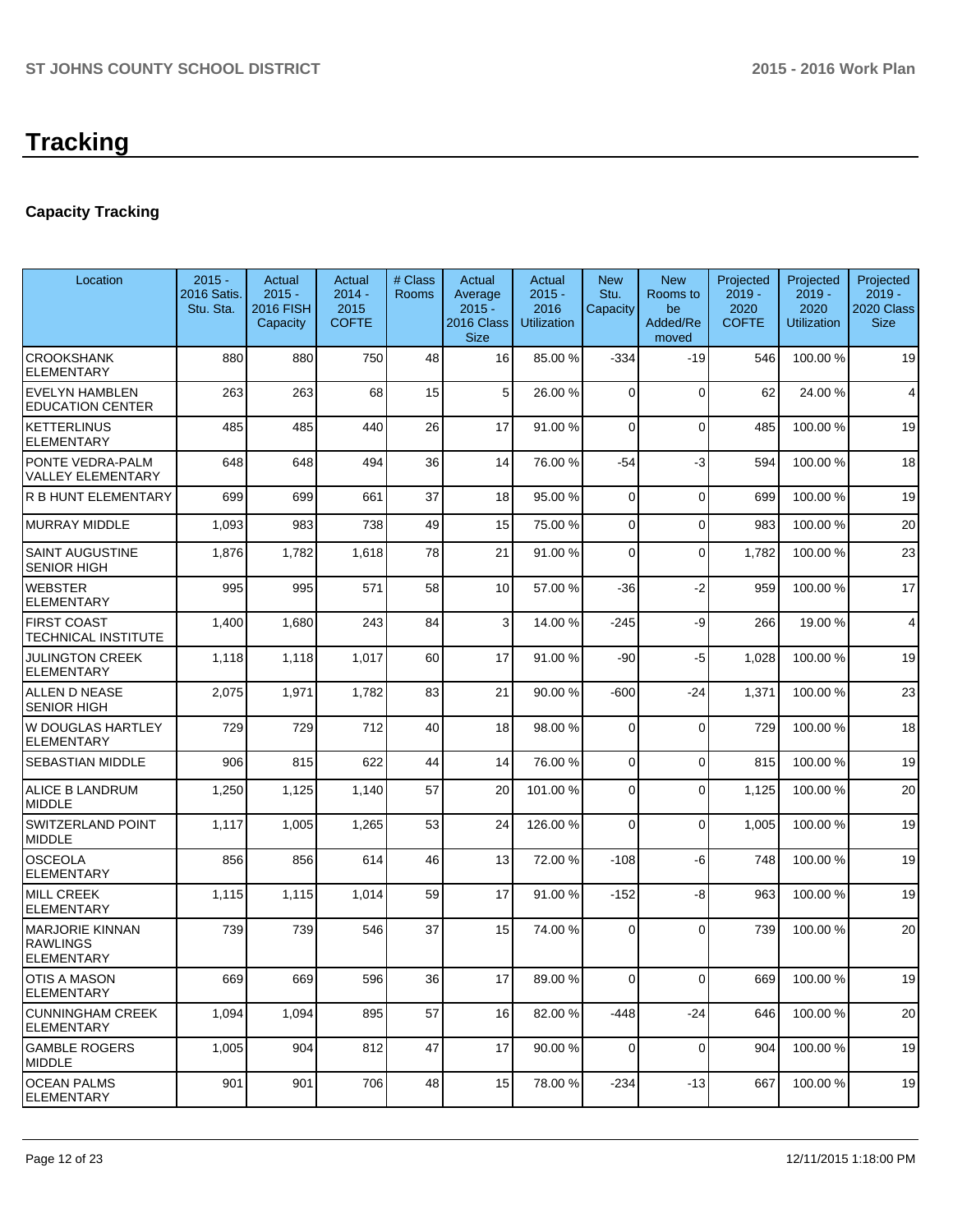| <b>PEDRO MENENDEZ</b><br><b>SENIOR HIGH</b> | 1,567  | 1,488  | 1,301  | 62    | 21              | 87.00 %  | $\Omega$ | $\Omega$ | 1,488  | 100.00% | 24 |
|---------------------------------------------|--------|--------|--------|-------|-----------------|----------|----------|----------|--------|---------|----|
| <b>BARTRAM TRAIL</b><br>ISENIOR HIGH        | 2,074  | 1,970  | 1,865  | 84    | 22              | 95.00 %  | 0        | $\Omega$ | 1.970  | 100.00% | 23 |
| <b>FRUIT COVE MIDDLE</b>                    | 1,420  | 1,278  | 1,231  | 61    | 20 <sup>1</sup> | 96.00 %  | $\Omega$ | $\Omega$ | 1,278  | 100.00% | 21 |
| <b>IDURBIN CREEK</b><br><b>ELEMENTARY</b>   | 1,230  | 1,230  | 522    | 63    | 8 <sup>1</sup>  | 42.00 %  | $\Omega$ | $\Omega$ | 1,230  | 100.00% | 20 |
| <b>TIMBERLIN CREEK</b><br><b>ELEMENTARY</b> | 1,030  | 1,030  | 918    | 55    | 17              | 89.00 %  | $-270$   | $-15$    | 760    | 100.00% | 19 |
| <b>SOUTH WOODS</b><br>IELEMENTARY           | 742    | 742    | 576    | 39    | 15              | 78.00 %  | $-108$   | -6       | 634    | 100.00% | 19 |
| <b>HICKORY CREEK</b><br><b>ELEMENTARY</b>   | 760    | 760    | 592    | 40    | 15              | 78.00 %  | $\Omega$ | $\Omega$ | 760    | 100.00% | 19 |
| <b>Wards Creek Elementary</b>               | 984    | 984    | 896    | 52    | 17              | 91.00 %  | $-224$   | $-12$    | 760    | 100.00% | 19 |
| Pacetti Bay Middle School                   | 1,401  | 1,260  | 1,082  | 60    | 18              | 86.00 %  | $\Omega$ | $\Omega$ | 1,260  | 100.00% | 21 |
| Creekside High School                       | 1,968  | 1,869  | 1,918  | 80    | 24              | 103.00 % | $-250$   | $-20$    | 1,619  | 100.00% | 27 |
| Ponte Vedra High School                     | 1,668  | 1,584  | 1,533  | 71    | 22              | 97.00 %  | $\Omega$ | $\Omega$ | 1,584  | 100.00% | 22 |
| Liberty PInes Academy                       | 1,656  | 1,490  | 1,374  | 77    | 18              | 92.00 %  | $-380$   | $-20$    | 1,110  | 100.00% | 19 |
| Palencia Elementary<br>School               | 731    | 731    | 681    | 39    | 17              | 93.00 %  | $\Omega$ | $\Omega$ | 731    | 100.00% | 19 |
| Patriot Oaks Academy                        | 1,552  | 1,396  | 1,044  | 70    | 15              | 75.00 %  | $-264$   | $-12$    | 1,132  | 100.00% | 20 |
| Valley Ridge Academy                        | 1,728  | 1,555  | 1,085  | 78    | 14              | 70.00 %  | $-440$   | $-20$    | 1,115  | 100.00% | 19 |
|                                             | 42,424 | 40,823 | 33,922 | 2,029 | 17              | 83.09 %  | $-4,237$ | $-218$   | 35,216 | 96.26%  | 19 |

The COFTE Projected Total (35,216) for 2019 - 2020 must match the Official Forecasted COFTE Total (41,505 ) for 2019 - 2020 before this section can be completed. In the event that the COFTE Projected Total does not match the Official forecasted COFTE, then the Balanced Projected COFTE Table should be used to balance COFTE.

| Projected COFTE for 2019 - 2020 |        |  |  |  |  |  |
|---------------------------------|--------|--|--|--|--|--|
| Elementary (PK-3)               | 12,051 |  |  |  |  |  |
| Middle $(4-8)$                  | 16,694 |  |  |  |  |  |
| High (9-12)                     | 12,760 |  |  |  |  |  |
|                                 | 41,505 |  |  |  |  |  |

| <b>Grade Level Type</b> | <b>Balanced Projected</b><br>COFTE for 2019 - 2020 |
|-------------------------|----------------------------------------------------|
| Elementary (PK-3)       | 863                                                |
| Middle (4-8)            | 2,580                                              |
| High (9-12)             | 2,846                                              |
|                         | 41,505                                             |

# **Relocatable Replacement**

Number of relocatable classrooms clearly identified and scheduled for replacement in the school board adopted financially feasible 5-year district work program.

| Location                           | 2015 - 2016   2016 - 2017   2017 - 2018   2018 - 2019   2019 - 2020 |  | Year 5 Total    |
|------------------------------------|---------------------------------------------------------------------|--|-----------------|
| ICROOKSHANK ELEMENTARY             | 15                                                                  |  | 24 <sub>1</sub> |
| PONTE VEDRA-PALM VALLEY ELEMENTARY |                                                                     |  |                 |
| IWEBSTER ELEMENTARY                |                                                                     |  |                 |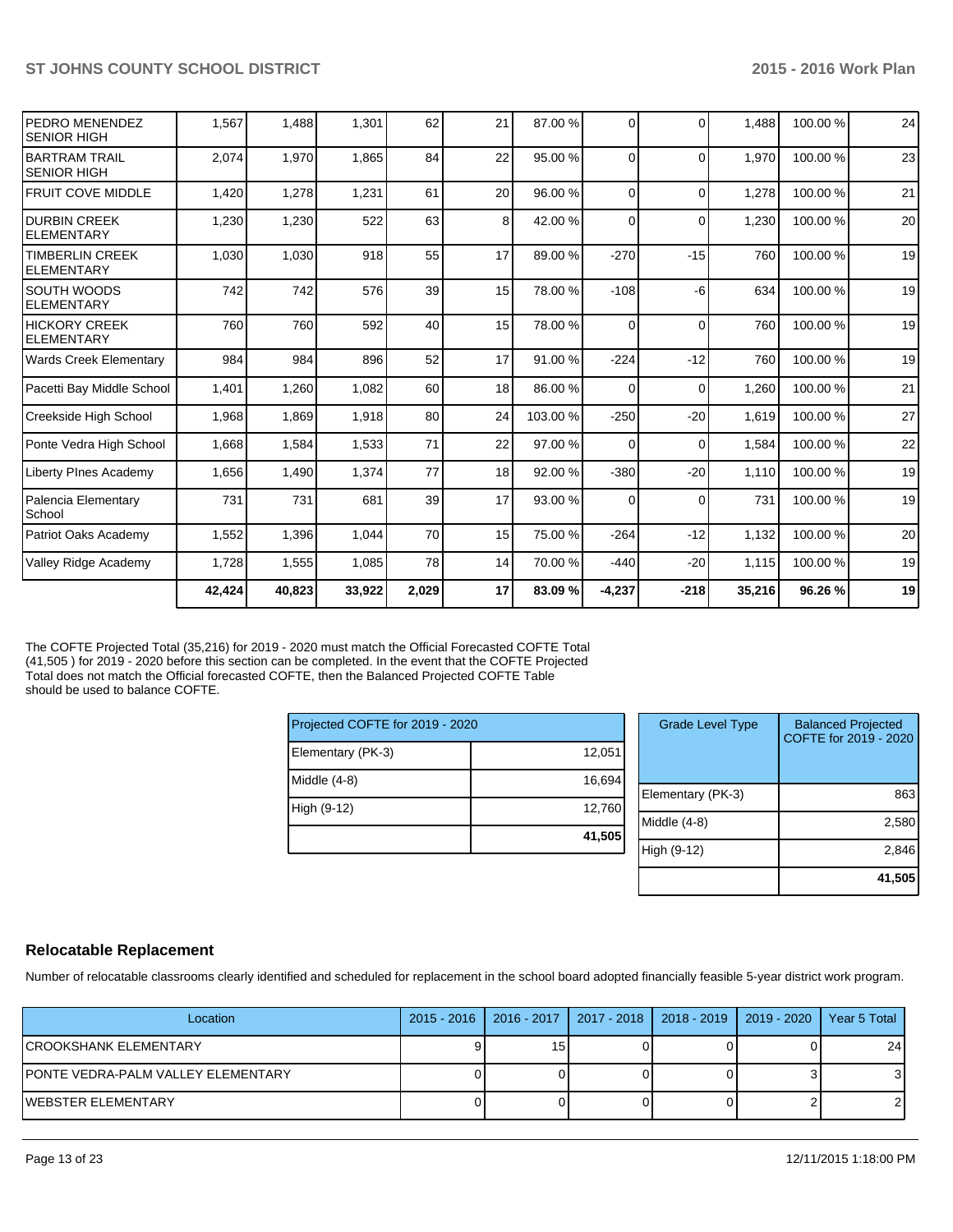| FIRST COAST TECHNICAL INSTITUTE        | 0        | 0        | 0        | 0        | 6   | $6 \mid$        |
|----------------------------------------|----------|----------|----------|----------|-----|-----------------|
| <b>JULINGTON CREEK ELEMENTARY</b>      | $\Omega$ | 0        | n        | 0        |     | 8 <sup>1</sup>  |
| IALLEN D NEASE SENIOR HIGH             | 0        | 24       | $\Omega$ | $\Omega$ |     | 24              |
| OSCEOLA ELEMENTARY                     | $\Omega$ | C        | $\Omega$ | 0        |     | 6               |
| MILL CREEK ELEMENTARY                  | 0        | 0        | $\Omega$ | $\Omega$ |     | 4               |
| CUNNINGHAM CREEK ELEMENTARY            | $\Omega$ | O        | ∩        | U        | 24  | 24              |
| OCEAN PALMS ELEMENTARY                 | 0        | 14       | $\Omega$ | $\Omega$ |     | 14              |
| TIMBERLIN CREEK ELEMENTARY             | $\Omega$ | O        | ∩        | $\Omega$ | 15  | 15 <sup>1</sup> |
| SOUTH WOODS ELEMENTARY                 | 0        | 0        | $\Omega$ | $\Omega$ | 6   | $6 \mid$        |
| <b>Wards Creek Elementary</b>          | $\Omega$ | U        | $\Omega$ | $\Omega$ | 12  | 12 <sup>1</sup> |
| Creekside High School                  | 0        | $\Omega$ | $\Omega$ | 20       |     | 20 <sup>1</sup> |
| Liberty PInes Academy                  | $\Omega$ | $\Omega$ | $\Omega$ | $\Omega$ | 20  | 20              |
| Patriot Oaks Academy                   | 0        | 0        | $\Omega$ | $\Omega$ | 12  | 12 <sup>1</sup> |
| Valley Ridge Academy                   | $\Omega$ | 20       | $\Omega$ | $\Omega$ | ∩   | 20              |
| <b>Total Relocatable Replacements:</b> | 9        | 73       | 0        | 20       | 118 | 220             |

# **Charter Schools Tracking**

Information regarding the use of charter schools.

| Location-Type                                                                                              | # Relocatable<br>units or<br>permanent<br>classrooms | Owner            | Year Started or<br>Scheduled | <b>Student</b><br><b>Stations</b> | <b>Students</b><br>Enrolled | Years in<br>Contract | <b>Total Charter</b><br><b>Students</b><br>projected for<br>2019 - 2020 |
|------------------------------------------------------------------------------------------------------------|------------------------------------------------------|------------------|------------------------------|-----------------------------------|-----------------------------|----------------------|-------------------------------------------------------------------------|
| ABLE; Grades 5-8; 7 Williams<br>St., St. Augustine, FL, 32084                                              |                                                      | 6 <b>PRIVATE</b> | 2006                         | 158                               | 56                          |                      | 158                                                                     |
| Therapeutic Learning Center<br>(TLC); PK; 2101 ARC Drive St.<br>Augustine, FL 32084                        |                                                      | 2 PRIVATE        | 2000                         | 20                                | 16                          |                      | 20 <sub>l</sub>                                                         |
| St. Johns Community Campus;<br>ESE Ages 18-22; 62 Cuna Street,<br>St. Augustine, FL 32084                  |                                                      | 4 <b>PRIVATE</b> | 2010                         | 30                                | 28                          |                      | 30 <sup>1</sup>                                                         |
| St. Augustine Public Montessori;<br>Grades 1-6; 7A Williams St., St.<br>Augustine, FL, 32084               |                                                      | 5 PRIVATE        | 2012                         | 92                                | 92                          |                      | 132                                                                     |
| St. Paul School of Excellence;<br>Grades K-5; 100 Martin Luther<br>King Avenue, St. Augustine, FL<br>32084 |                                                      | 3 PRIVATE        | 2012                         | 74                                | 57                          |                      | 216                                                                     |
|                                                                                                            | 20                                                   |                  |                              | 374                               | 249                         |                      | 556                                                                     |

# **Special Purpose Classrooms Tracking**

The number of classrooms that will be used for certain special purposes in the current year, by facility and type of classroom, that the district will, 1), not use for educational purposes, and 2), the co-teaching classrooms that are not open plan classrooms and will be used for educational purposes.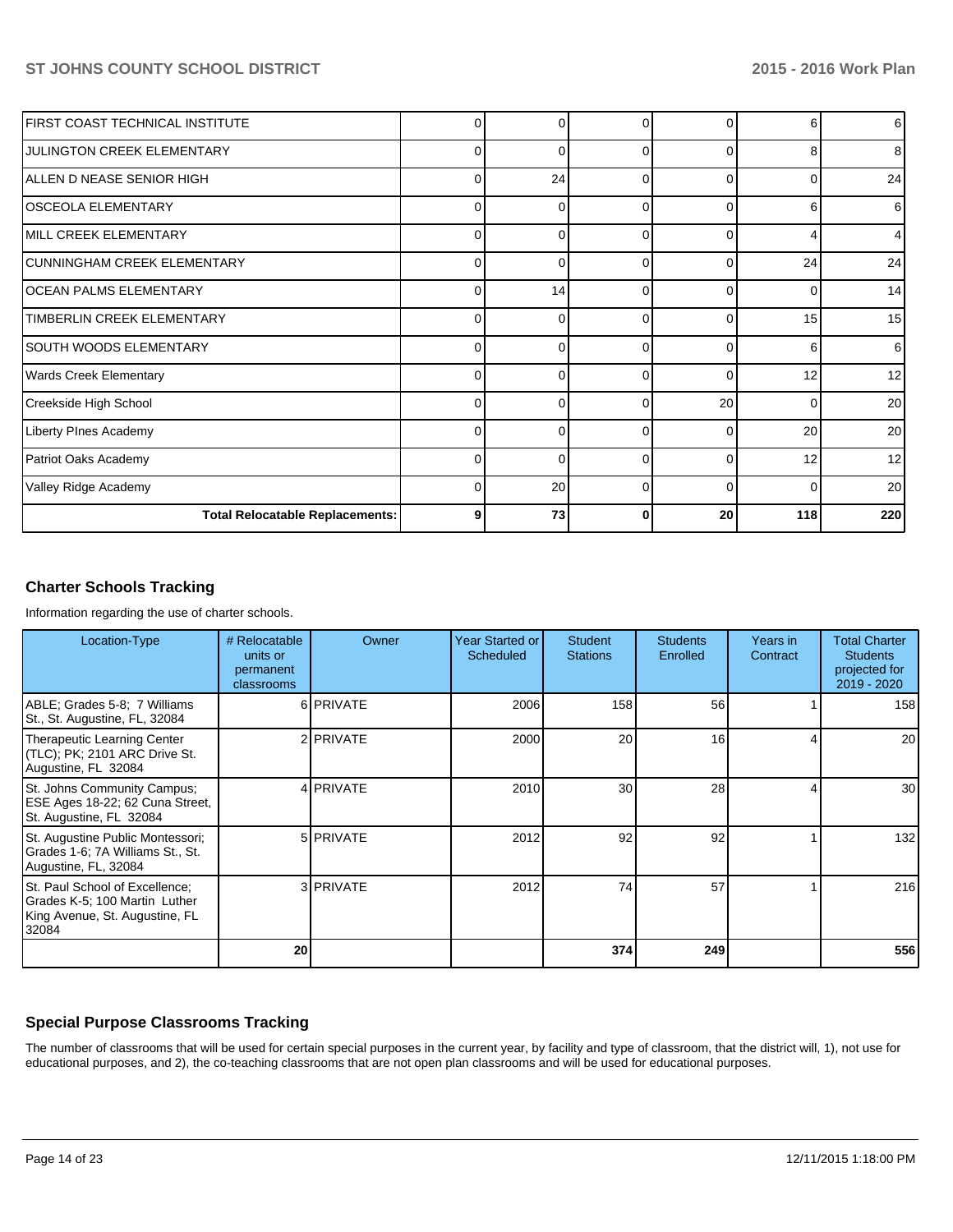| School                                               | <b>School Type</b>                   | # of Elementary<br>K-3 Classrooms | # of Middle 4-8<br>Classrooms        | # of High 9-12<br>Classrooms | # of ESE<br><b>Classrooms</b> | # of Combo<br>Classrooms | <b>Total</b><br><b>Classrooms</b> |
|------------------------------------------------------|--------------------------------------|-----------------------------------|--------------------------------------|------------------------------|-------------------------------|--------------------------|-----------------------------------|
|                                                      | <b>Total Educational Classrooms:</b> | 0                                 | $\mathbf 0$                          | 0                            | $\bf{0}$                      | 0                        | $\mathbf 0$                       |
| School                                               | School Type                          | # of Elementary<br>K-3 Classrooms | # of Middle 4-8<br><b>Classrooms</b> | # of High 9-12<br>Classrooms | # of ESE<br><b>Classrooms</b> | # of Combo<br>Classrooms | <b>Total</b><br><b>Classrooms</b> |
| MILL CREEK ELEMENTARY                                | Co-Teaching                          | 5                                 | 2                                    | 0                            | 0                             | 0                        | $\overline{7}$                    |
| <b>MARJORIE KINNAN RAWLINGS</b><br><b>ELEMENTARY</b> | Co-Teaching                          |                                   |                                      |                              |                               | 0                        | $\mathbf{1}$                      |
| SWITZERLAND POINT MIDDLE                             | Co-Teaching                          | 0                                 |                                      | $\Omega$                     | $\Omega$                      | 0                        | 1                                 |
| <b>OSCEOLA ELEMENTARY</b>                            | Co-Teaching                          |                                   | $\Omega$                             | $\Omega$                     | 0                             | 0                        | $\mathbf{1}$                      |
| <b>JULINGTON CREEK</b><br><b>ELEMENTARY</b>          | Co-Teaching                          |                                   |                                      |                              | $\Omega$                      | 0                        | $\mathbf{2}$                      |
| ALLEN D NEASE SENIOR HIGH                            | Co-Teaching                          | $\Omega$                          | $\Omega$                             | $\overline{2}$               | 0                             | $\mathbf 0$              | $\overline{c}$                    |
| <b>W DOUGLAS HARTLEY</b><br><b>ELEMENTARY</b>        | Co-Teaching                          |                                   | $\Omega$                             | $\Omega$                     | 0                             | $\mathbf 0$              | $\mathbf{1}$                      |
| <b>KETTERLINUS ELEMENTARY</b>                        | Co-Teaching                          | 2                                 |                                      | $\Omega$                     | 0                             | $\mathbf 0$              | 3                                 |
| PONTE VEDRA-PALM VALLEY<br><b>ELEMENTARY</b>         | Co-Teaching                          |                                   | $\Omega$                             | $\Omega$                     | 0                             | 0                        | $\sqrt{2}$                        |
| R B HUNT ELEMENTARY                                  | Co-Teaching                          | 2                                 | 0                                    | $\Omega$                     | 0                             | 1                        | 3                                 |
| <b>Wards Creek Elementary</b>                        | Co-Teaching                          |                                   | 0                                    | $\Omega$                     | 0                             | 0                        | $\overline{c}$                    |
| Pacetti Bay Middle School                            | Co-Teaching                          | 0                                 |                                      | $\Omega$                     | 0                             | 0                        | $\mathbf{1}$                      |
| <b>TIMBERLIN CREEK ELEMENTARY</b>                    | Co-Teaching                          |                                   |                                      | C                            | 0                             | 0                        | 2                                 |
| <b>SOUTH WOODS ELEMENTARY</b>                        | Co-Teaching                          |                                   |                                      | 0                            | 0                             | 0                        | 3                                 |
| <b>HICKORY CREEK ELEMENTARY</b>                      | Co-Teaching                          |                                   | 0                                    | C                            | 0                             | 0                        | 3                                 |
| <b>CROOKSHANK ELEMENTARY</b>                         | Co-Teaching                          |                                   | 0                                    | 0                            | 0                             | 0                        | 1                                 |
| PEDRO MENENDEZ SENIOR HIGH                           | Co-Teaching                          | 0                                 | 0                                    |                              | 0                             | 0                        | 1                                 |
| <b>FRUIT COVE MIDDLE</b>                             | Co-Teaching                          | 0                                 | 2                                    | $\Omega$                     | 0                             | 0                        | 2                                 |
| <b>DURBIN CREEK ELEMENTARY</b>                       | Co-Teaching                          |                                   |                                      | 0                            | 0                             | 0                        | 4                                 |
| <b>CUNNINGHAM CREEK</b><br><b>ELEMENTARY</b>         | Co-Teaching                          |                                   |                                      |                              |                               | 0                        | 2                                 |
| OCEAN PALMS ELEMENTARY                               | Co-Teaching                          | 3 <sup>1</sup>                    |                                      | 0                            | $\overline{0}$                | $\mathbf 0$              | 4                                 |
| Liberty PInes Academy                                | Co-Teaching                          | 4                                 | $\mathbf 0$                          | 0                            | $\overline{0}$                | $\mathbf 0$              | 4                                 |
| Palencia Elementary School                           | Co-Teaching                          |                                   |                                      | 0                            | $\overline{0}$                | $\mathbf 0$              | 2                                 |
| Patriot Oaks Academy                                 | Co-Teaching                          | 2                                 | $\mathbf 0$                          | 0                            | $\overline{0}$                | $\mathbf 0$              | 2                                 |
| Valley Ridge Academy                                 | Co-Teaching                          | 3                                 | 2                                    | 2                            | 0                             | $\mathbf 0$              | $\overline{7}$                    |
|                                                      | <b>Total Co-Teaching Classrooms:</b> | 40                                | 17                                   | 5                            | 0                             | 1                        | 63                                |

# **Infrastructure Tracking**

**Necessary offsite infrastructure requirements resulting from expansions or new schools. This section should include infrastructure information related to capacity project schedules and other project schedules (Section 4).**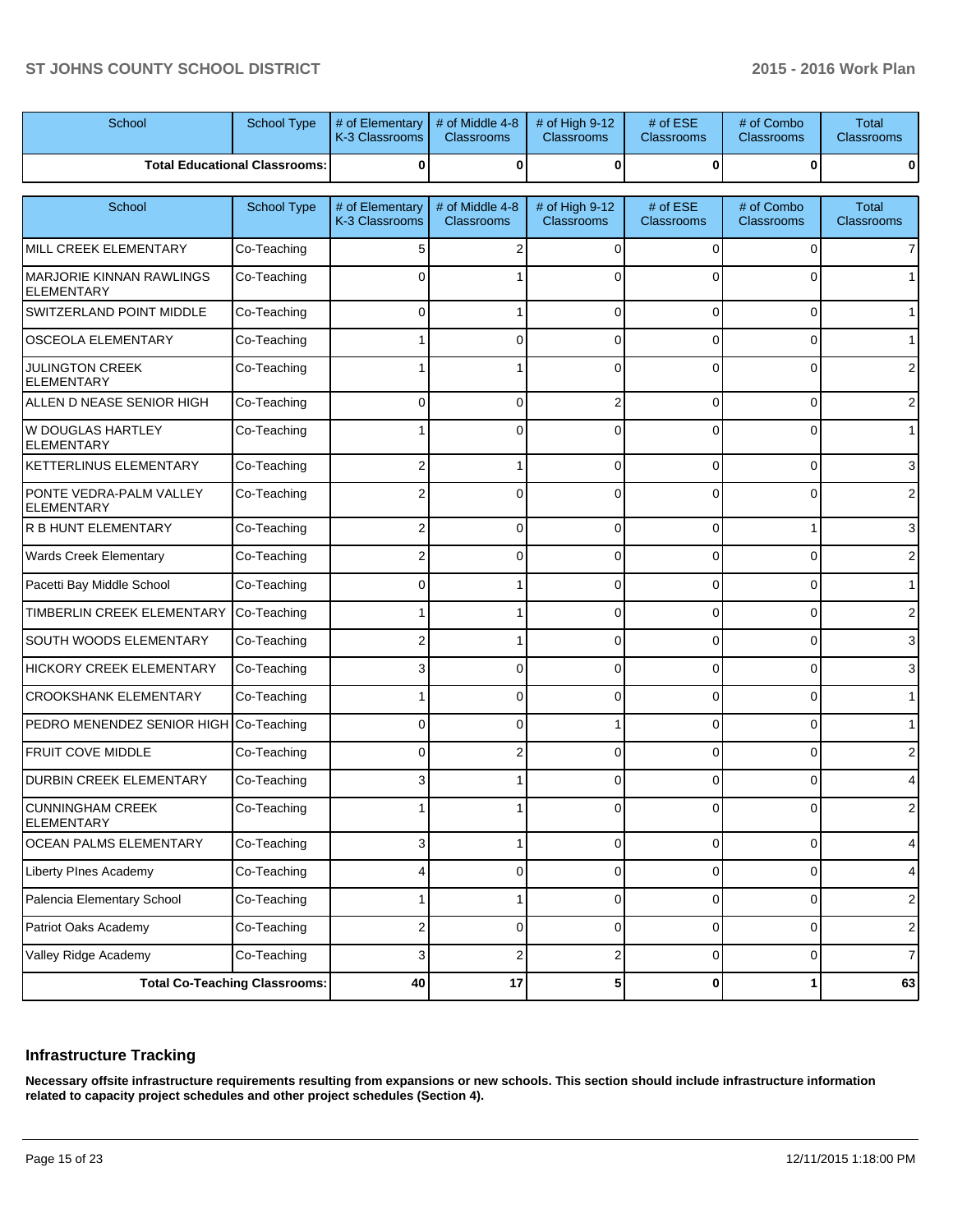New High School Expasion FFF (Nease High School): None, Existing Site

New High School Expansion GGG (Creekside High School): None. Existing Site.

Middle School JJ: Water and sewer line extensions and road improvements for access.

Classroom Expansion Crookshank Elementary School: None. Existing site.

New K-8 School KK: Water and sewer line extension and road improvements for access.

**Proposed location of planned facilities, whether those locations are consistent with the comprehensive plans of all affected local governments, and recommendations for infrastructure and other improvements to land adjacent to existing facilities. Provisions of 1013.33(12), (13) and (14) and 1013.36 must be addressed for new facilities planned within the 1st three years of the plan (Section 5).**

New High School Expasion FFF (Nease High School) New High School Expansion GGG (Creekside High School) Middle School JJ Classroom Expansion Crookshank Elementary School New K-8 School KK

**Consistent with Comp Plan?** Yes

### **Net New Classrooms**

The number of classrooms, by grade level and type of construction, that were added during the last fiscal year.

| List the net new classrooms added in the 2014 - 2015 fiscal year.                                                                                       | Llist the net new classrooms to be added in the 2015 - 2016 fiscal<br>vear. |                                   |                                |                        |                                                                        |                                 |                                |                        |
|---------------------------------------------------------------------------------------------------------------------------------------------------------|-----------------------------------------------------------------------------|-----------------------------------|--------------------------------|------------------------|------------------------------------------------------------------------|---------------------------------|--------------------------------|------------------------|
| "Classrooms" is defined as capacity carrying classrooms that are added to increase<br>capacity to enable the district to meet the Class Size Amendment. |                                                                             |                                   |                                |                        | Totals for fiscal year 2015 - 2016 should match totals in Section 15A. |                                 |                                |                        |
| Location                                                                                                                                                | $2014 - 2015 \#$<br>Permanent                                               | $2014 - 2015$ #<br><b>Modular</b> | $2014 - 2015$ #<br>Relocatable | $2014 - 2015$<br>Total | $2015 - 2016$ #<br>Permanent                                           | 2015 - 2016 #<br><b>Modular</b> | $2015 - 2016$ #<br>Relocatable | $2015 - 2016$<br>Total |
| Elementary (PK-3)                                                                                                                                       |                                                                             |                                   | 43                             | 43                     |                                                                        |                                 |                                | $\Omega$               |
| Middle (4-8)                                                                                                                                            |                                                                             |                                   | 10                             | 10 <sup>1</sup>        |                                                                        |                                 |                                | 0                      |
| High (9-12)                                                                                                                                             |                                                                             |                                   |                                |                        |                                                                        |                                 |                                | 0                      |
|                                                                                                                                                         |                                                                             |                                   | 64                             | 64                     |                                                                        |                                 |                                | 0                      |

## **Relocatable Student Stations**

Number of students that will be educated in relocatable units, by school, in the current year, and the projected number of students for each of the years in the workplan.

| <b>Site</b>                          | $2015 - 2016$    | 2016 - 2017 | 2017 - 2018 | $2018 - 2019$ | $2019 - 2020$ | 5 Year Average |
|--------------------------------------|------------------|-------------|-------------|---------------|---------------|----------------|
| <b>IMILL CREEK ELEMENTARY</b>        | 152 <sub>1</sub> | 152         | 152         | 152.          |               | 122            |
| IMARJORIE KINNAN RAWLINGS ELEMENTARY |                  |             |             |               |               | ΟI             |
| <b>IOTIS A MASON ELEMENTARY</b>      |                  |             |             |               |               |                |
| <b>CUNNINGHAM CREEK ELEMENTARY</b>   | 448              | 448         | 448         | 448           |               | 358            |
| IGAMBLE ROGERS MIDDLE                |                  |             |             |               |               | 0              |
| <b>IOCEAN PALMS ELEMENTARY</b>       | 234              | 234         |             |               |               | 94             |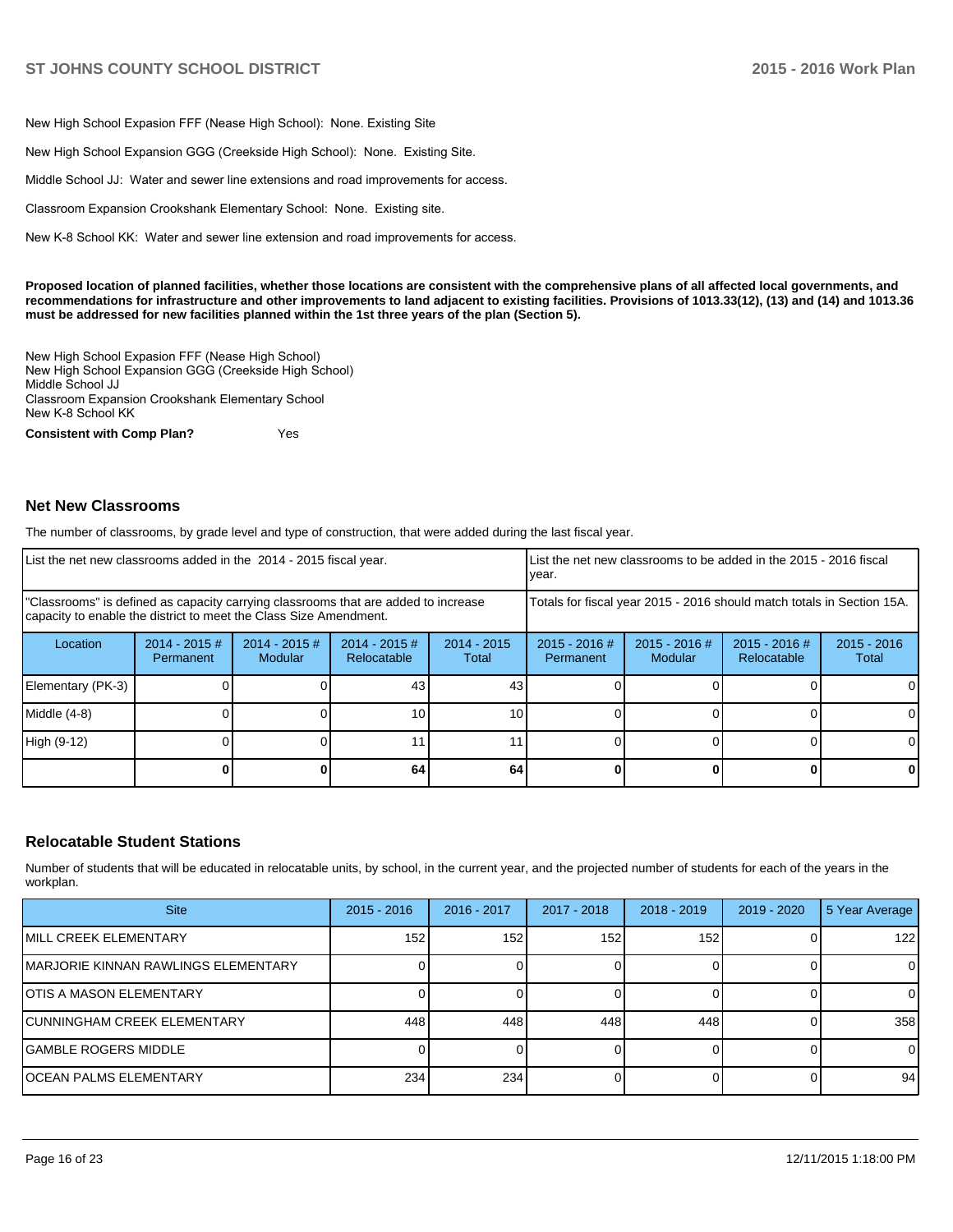| PEDRO MENENDEZ SENIOR HIGH                        | 50       | 50       | 50          | 50          | 0              | 40             |
|---------------------------------------------------|----------|----------|-------------|-------------|----------------|----------------|
| <b>BARTRAM TRAIL SENIOR HIGH</b>                  | 25       | $\Omega$ | $\Omega$    | $\Omega$    | $\Omega$       | 5              |
| <b>FRUIT COVE MIDDLE</b>                          | 220      | 220      | 220         | 220         | 220            | 220            |
| Creekside High School                             | 450      | 450      | 450         | 450         | $\Omega$       | 360            |
| Ponte Vedra High School                           | 50       | 50       | 50          | 50          | 50             | 50             |
| <b>DURBIN CREEK ELEMENTARY</b>                    | 372      | 372      | 372         | 372         | 372            | 372            |
| <b>Wards Creek Elementary</b>                     | 224      | 224      | 224         | 224         | $\Omega$       | 179            |
| Pacetti Bay Middle School                         | 220      | 220      | 220         | 220         | 220            | 220            |
| <b>TIMBERLIN CREEK ELEMENTARY</b>                 | 270      | 270      | 270         | 270         | $\Omega$       | 216            |
| SOUTH WOODS ELEMENTARY                            | 108      | 108      | 108         | 108         | 0              | 86             |
| <b>HICKORY CREEK ELEMENTARY</b>                   | $\Omega$ | 0        | $\Omega$    | $\Omega$    | $\Omega$       | 0              |
| <b>CROOKSHANK ELEMENTARY</b>                      | 334      | $\Omega$ | $\Omega$    | $\Omega$    | $\Omega$       | 67             |
| EVELYN HAMBLEN EDUCATION CENTER                   | $\Omega$ | $\Omega$ | $\Omega$    | $\Omega$    | $\Omega$       | 0              |
| <b>KETTERLINUS ELEMENTARY</b>                     | $\Omega$ | $\Omega$ | $\Omega$    | $\Omega$    | $\Omega$       | 0              |
| PONTE VEDRA-PALM VALLEY ELEMENTARY                | 54       | 54       | 54          | 54          | $\Omega$       | 43             |
| <b>R B HUNT ELEMENTARY</b>                        | 144      | 144      | 144         | 144         | 144            | 144            |
| <b>MURRAY MIDDLE</b>                              | $\Omega$ | $\Omega$ | $\Omega$    | $\Omega$    | $\Omega$       | 0              |
| SAINT AUGUSTINE SENIOR HIGH                       | $\Omega$ | $\Omega$ | $\Omega$    | $\Omega$    | $\Omega$       | $\Omega$       |
| <b>WEBSTER ELEMENTARY</b>                         | 36       | 36       | 36          | 36          | 0              | 29             |
| FIRST COAST TECHNICAL INSTITUTE                   | 245      | 245      | 245         | 245         | 0              | 196            |
| JULINGTON CREEK ELEMENTARY                        | 90       | 90       | 90          | 90          | 0              | 72             |
| ALLEN D NEASE SENIOR HIGH                         | 600      | 600      | $\Omega$    | $\Omega$    | $\Omega$       | 240            |
| W DOUGLAS HARTLEY ELEMENTARY                      | $\Omega$ | $\Omega$ | $\Omega$    | $\Omega$    | $\Omega$       | 0              |
| <b>SEBASTIAN MIDDLE</b>                           | $\Omega$ | $\Omega$ | 0           | $\Omega$    | $\Omega$       | $\Omega$       |
| ALICE B LANDRUM MIDDLE                            | 198      | 198      | 198         | 198         | 198            | 198            |
| SWITZERLAND POINT MIDDLE                          | 132      | 132      | 132         | 132         | 132            | 132            |
| OSCEOLA ELEMENTARY                                | 108      | 108      | 108         | 108         | 0              | 86             |
| Liberty PInes Academy                             | 380      | 380      | 380         | 380         | 0              | 304            |
| Palencia Elementary School                        | $\Omega$ | $\Omega$ | $\mathbf 0$ | $\Omega$    | 0              | $\overline{0}$ |
| Patriot Oaks Academy                              | 264      | 264      | 264         | 264         | 0              | 211            |
| Valley Ridge Academy                              | 440      | 440      | 0           | $\mathbf 0$ | $\overline{0}$ | 176            |
| Totals for ST JOHNS COUNTY SCHOOL DISTRICT        |          |          |             |             |                |                |
| Total students in relocatables by year.           | 5,848    | 5,489    | 4,215       | 4,215       | 1,336          | 4,221          |
| Total number of COFTE students projected by year. | 35,326   | 36,943   | 38,347      | 39,851      | 41,505         | 38,394         |
| Percent in relocatables by year.                  | 17 %     | 15 %     | 11 %        | 11 %        | $3\%$          | 11 %           |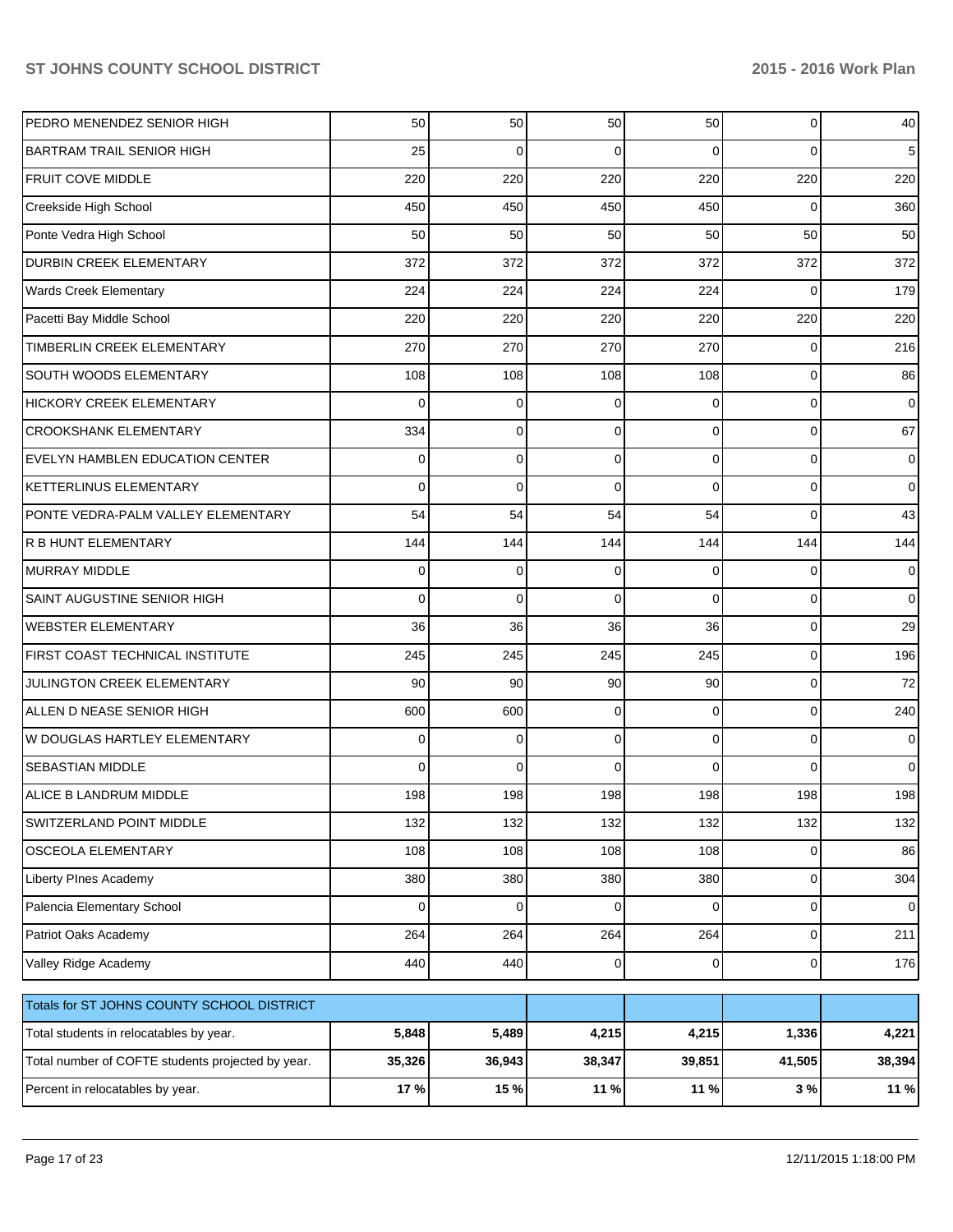# **Leased Facilities Tracking**

Exising leased facilities and plans for the acquisition of leased facilities, including the number of classrooms and student stations, as reported in the educational plant survey, that are planned in that location at the end of the five year workplan.

| Location                               | # of Leased<br>Classrooms 2015 -<br>2016 | <b>FISH Student</b><br><b>Stations</b> | Owner              | # of Leased<br>Classrooms 2019 -<br>2020 | <b>FISH Student</b><br><b>Stations</b> |
|----------------------------------------|------------------------------------------|----------------------------------------|--------------------|------------------------------------------|----------------------------------------|
| MILL CREEK ELEMENTARY                  | $\Omega$                                 |                                        | 0 Leased           | $\Omega$                                 | $\Omega$                               |
| <b>CUNNINGHAM CREEK ELEMENTARY</b>     | 24                                       |                                        | 448 Leased         | C                                        | $\Omega$                               |
| <b>OCEAN PALMS ELEMENTARY</b>          | 13                                       |                                        | 234 Leased         | 0                                        | $\Omega$                               |
| <b>BARTRAM TRAIL SENIOR HIGH</b>       |                                          |                                        | 25 Leased          | 0                                        | $\overline{0}$                         |
| <b>DURBIN CREEK ELEMENTARY</b>         | 20                                       |                                        | 372 Lease Purchase | 0                                        | $\Omega$                               |
| TIMBERLIN CREEK ELEMENTARY             | 15                                       |                                        | 270 Leased         | 0                                        | $\overline{0}$                         |
| <b>CROOKSHANK ELEMENTARY</b>           | 15                                       |                                        | 275 Leased         | 0                                        | $\Omega$                               |
| <b>EVELYN HAMBLEN EDUCATION CENTER</b> | $\Omega$                                 |                                        | 0 Leased           | 0                                        | $\overline{0}$                         |
| R B HUNT ELEMENTARY                    | $\Omega$                                 |                                        | 0 Leased           | 8                                        | 144                                    |
| <b>WEBSTER ELEMENTARY</b>              | $\overline{2}$                           |                                        | 36 Leased          | 0                                        | $\overline{0}$                         |
| <b>JULINGTON CREEK ELEMENTARY</b>      | 5                                        |                                        | 144 Leased         | 0                                        | $\Omega$                               |
| ALLEN D NEASE SENIOR HIGH              | 24                                       |                                        | 600 Leased         | C                                        | $\overline{0}$                         |
| W DOUGLAS HARTLEY ELEMENTARY           | $\Omega$                                 |                                        | 0 Leased           | 0                                        | $\Omega$                               |
| ALICE B LANDRUM MIDDLE                 | 9                                        |                                        | 198 Leased         | 9                                        | 198                                    |
| SWITZERLAND POINT MIDDLE               | $\Omega$                                 |                                        | 0 Leased           | 6                                        | 132                                    |
| <b>OSCEOLA ELEMENTARY</b>              | 6                                        |                                        | 108 Leased         | 0                                        | $\Omega$                               |
| <b>KETTERLINUS ELEMENTARY</b>          | $\Omega$                                 |                                        |                    | 0                                        | $\Omega$                               |
| PONTE VEDRA-PALM VALLEY ELEMENTARY     | 3                                        |                                        | 54 Leased          | C                                        | $\Omega$                               |
| MURRAY MIDDLE                          | $\Omega$                                 |                                        |                    | 0                                        | $\Omega$                               |
| SAINT AUGUSTINE SENIOR HIGH            | $\Omega$                                 | $\Omega$                               |                    | 0                                        | $\overline{0}$                         |
| <b>FIRST COAST TECHNICAL INSTITUTE</b> | 6                                        |                                        | 141 Leased         | 0                                        | $\Omega$                               |
| <b>SEBASTIAN MIDDLE</b>                | $\Omega$                                 | $\Omega$                               |                    | 0                                        | $\Omega$                               |
| MARJORIE KINNAN RAWLINGS ELEMENTARY    | O                                        |                                        |                    |                                          | 0                                      |
| OTIS A MASON ELEMENTARY                | $\overline{0}$                           | $\overline{0}$                         |                    | 0                                        | $\overline{0}$                         |
| <b>GAMBLE ROGERS MIDDLE</b>            | $\mathbf 0$                              | $\Omega$                               |                    | 0                                        | $\overline{0}$                         |
| PEDRO MENENDEZ SENIOR HIGH             | $\mathbf 2$                              |                                        | 50 Leased          | 2                                        | 50                                     |
| SOUTH WOODS ELEMENTARY                 | 6                                        |                                        | 108 Leased         | $\mathbf 0$                              | $\overline{0}$                         |
| HICKORY CREEK ELEMENTARY               | 0                                        |                                        | 0 Leased           | 0                                        | $\overline{0}$                         |
| <b>Wards Creek Elementary</b>          | 12                                       |                                        | 224 Leased         | 0                                        | $\overline{0}$                         |
| Pacetti Bay Middle School              | $\mathbf 0$                              |                                        | 0 Leased           | 10                                       | 220                                    |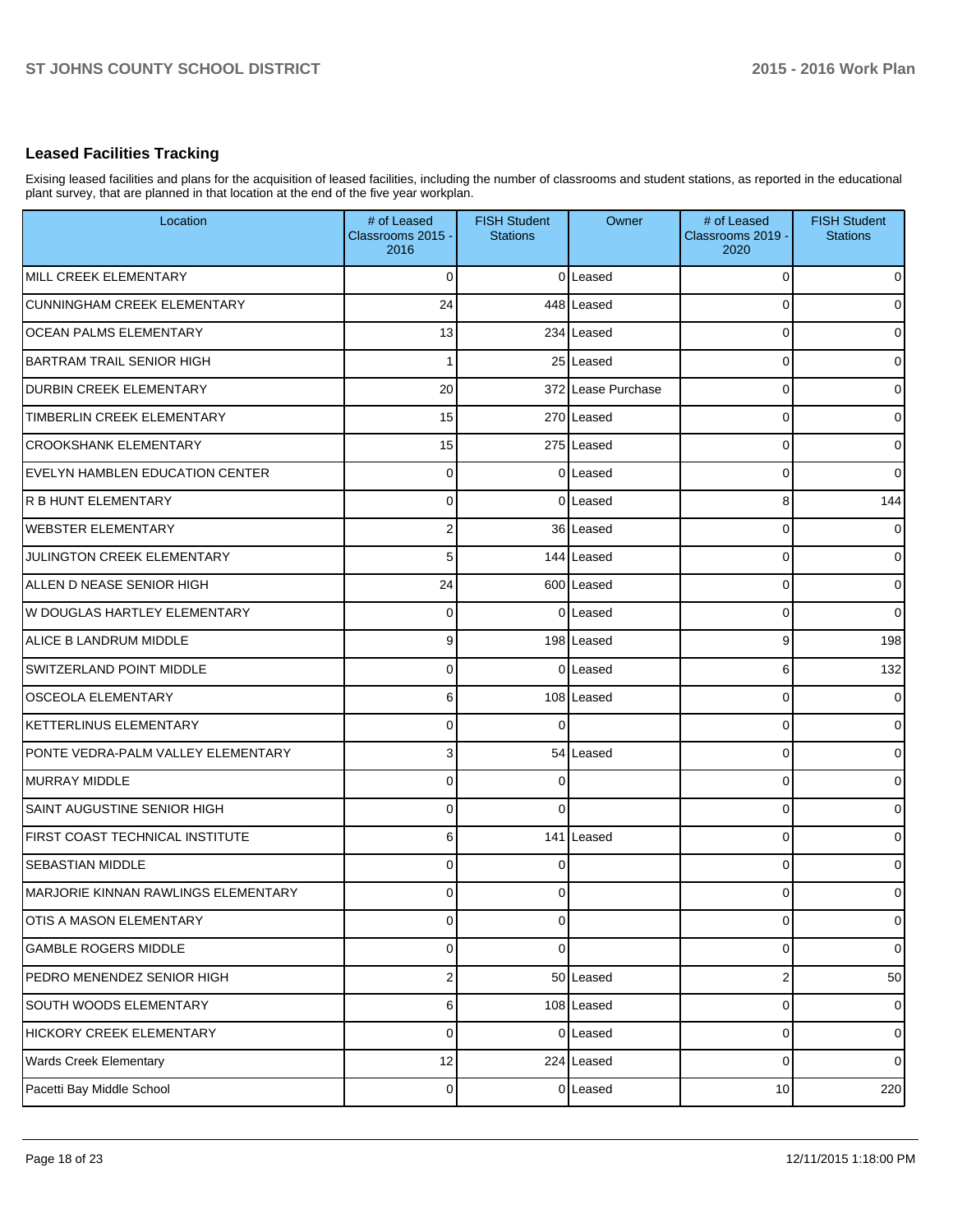| Creekside High School      | 18              |       | 450 Leased |                 | $\overline{0}$ |
|----------------------------|-----------------|-------|------------|-----------------|----------------|
| Ponte Vedra High School    |                 |       |            |                 |                |
| Liberty PInes Academy      | 20 <sub>1</sub> |       | 380 Leased |                 | $\Omega$       |
| <b>FRUIT COVE MIDDLE</b>   | 10 <sup>1</sup> |       | 220 Leased | 10 <sub>1</sub> | 220            |
| Palencia Elementary School |                 |       |            |                 | 01             |
| Patriot Oaks Academy       |                 |       |            |                 | $\Omega$       |
| Valley Ridge Academy       |                 |       |            |                 | $\overline{0}$ |
|                            | 211             | 4,337 |            | 45              | 964            |

## **Failed Standard Relocatable Tracking**

Relocatable units currently reported by school, from FISH, and the number of relocatable units identified as 'Failed Standards'.

### Nothing reported for this section.

# **Planning**

#### **Class Size Reduction Planning**

**Plans approved by the school board that reduce the need for permanent student stations such as acceptable school capacity levels, redistricting, busing, year-round schools, charter schools, magnet schools, public-private partnerships, multitrack scheduling, grade level organization, block scheduling, or other alternatives.**

The St. Johns County School District currently utilizes blended scheduling and co-teaching classrooms.

## **School Closure Planning**

**Plans for the closure of any school, including plans for disposition of the facility or usage of facility space, and anticipated revenues.**

None.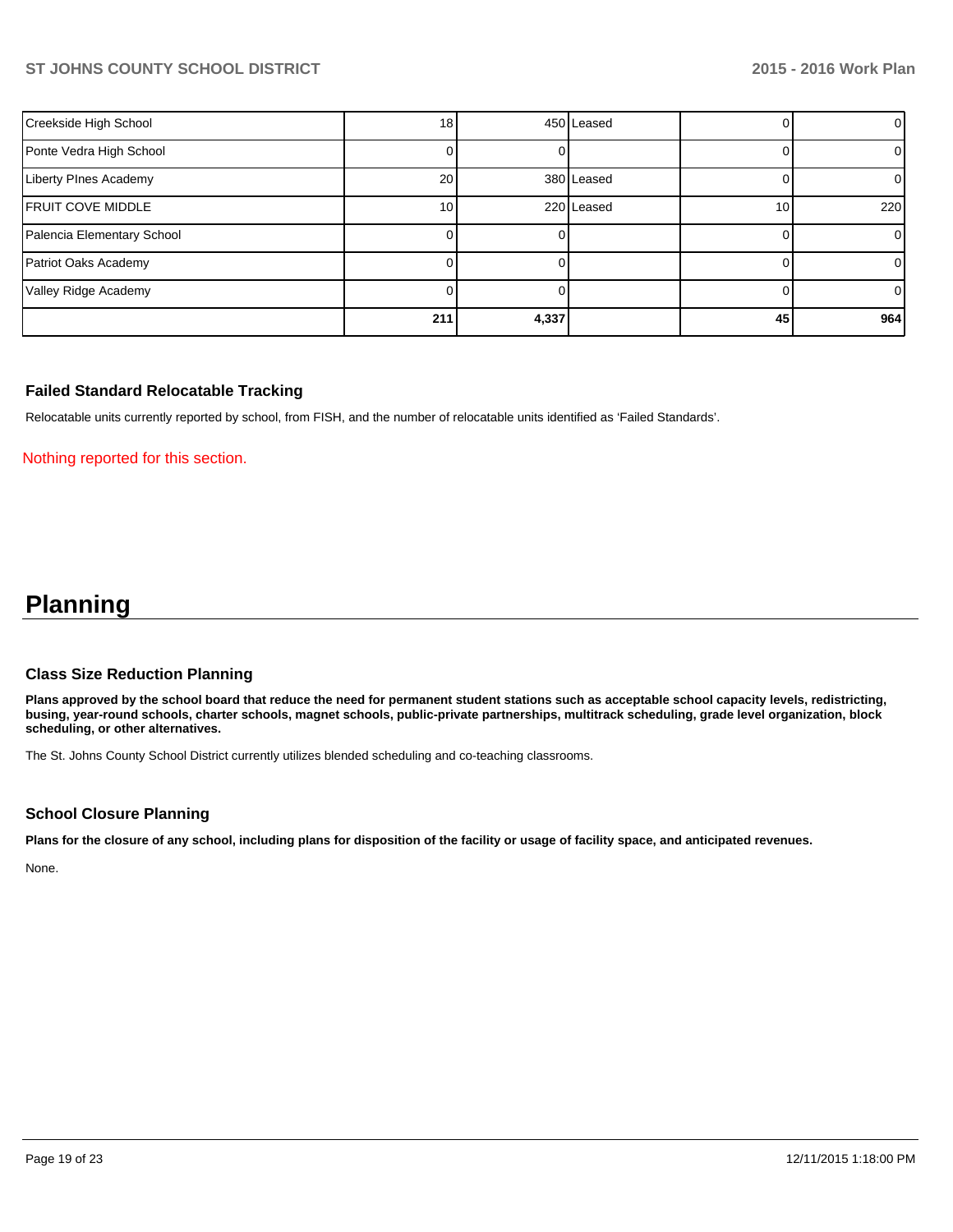# **Long Range Planning**

## **Ten-Year Maintenance**

District projects and locations regarding the projected need for major renovation, repair, and maintenance projects within the district in years 6-10 beyond the projects plans detailed in the five years covered by the work plan.

Nothing reported for this section.

## **Ten-Year Capacity**

Schedule of capital outlay projects projected to ensure the availability of satisfactory student stations for the projected student enrollment in K-12 programs for the future 5 years beyond the 5-year district facilities work program.

| Project            | Location, Community, Quadrant or other<br>general location | 2019 - 2020 / 2024 - 2025<br><b>Projected Cost</b> |
|--------------------|------------------------------------------------------------|----------------------------------------------------|
| K-8 "LL"           | North Central                                              | \$30,140,000                                       |
| K-8 "MM"           | Northwest                                                  | \$30,140,000                                       |
| K-8 "NN"           | Central                                                    | \$30,140,000                                       |
| K-8 "OO"           | South                                                      | \$30,140,000                                       |
| Elementary "M"     | North Central                                              | \$18,500,000                                       |
| Elementary "N"     | Northwest                                                  | \$18,500,000                                       |
| Elementary "O"     | South                                                      | \$18,500,000                                       |
| Elementary "P"     | Central                                                    | \$18,500,000                                       |
| Middle School "PP" | Central                                                    | \$30,140,000                                       |
| High School "III"  | Central                                                    | \$59,500,000                                       |
| Ninth Grade Center | South                                                      | \$13,900,000                                       |
| Ninth Grade Center | North Central                                              | \$13,900,000                                       |
|                    |                                                            | \$312,000,000                                      |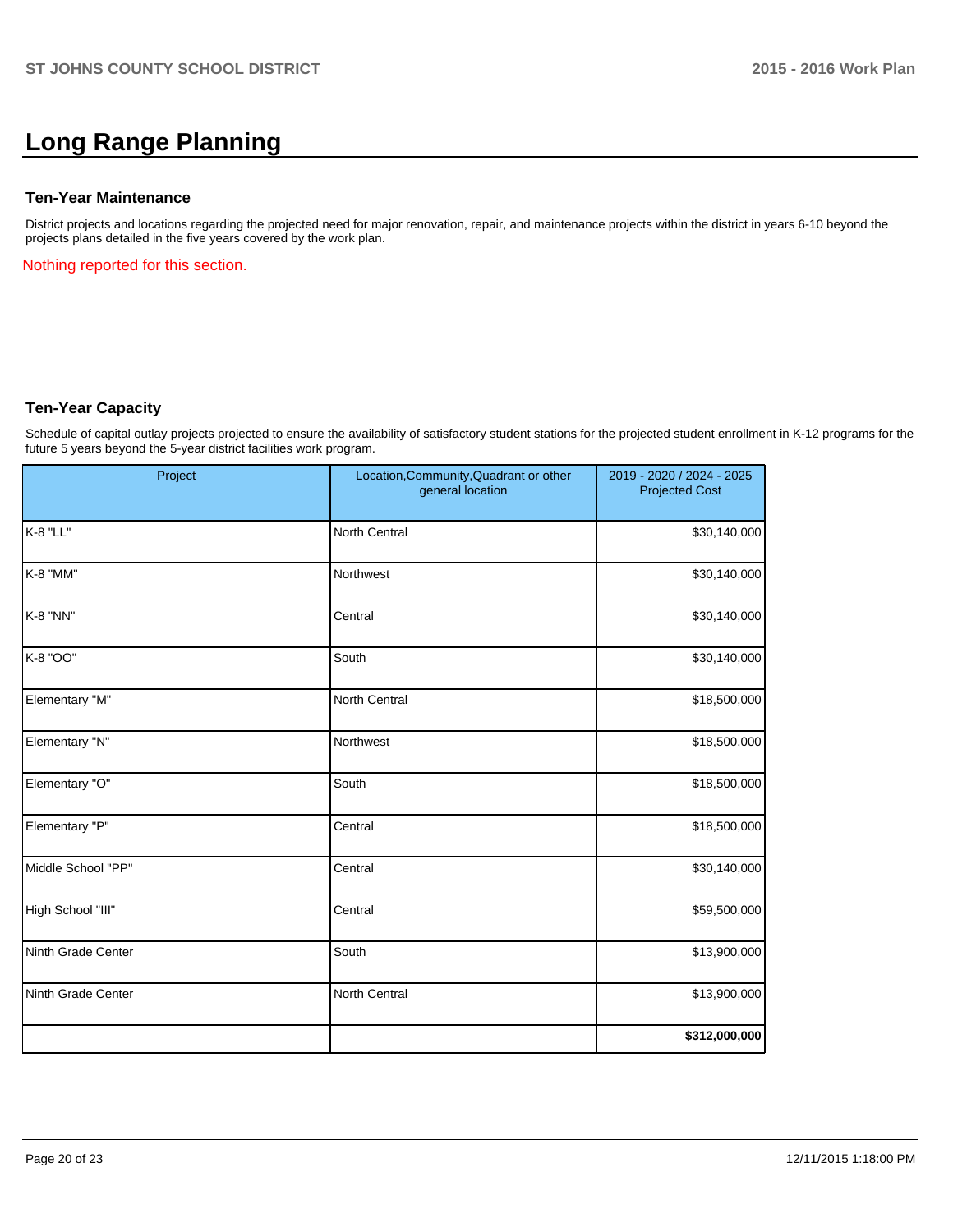## **Ten-Year Planned Utilization**

Schedule of planned capital outlay projects identifying the standard grade groupings, capacities, and planned utilization rates of future educational facilities of the district for both permanent and relocatable facilities.

| <b>Grade Level Projections</b>   | <b>FISH</b><br><b>Student</b><br><b>Stations</b> | <b>Actual 2014 -</b><br>2015 FISH<br>Capacity | Actual<br>$2014 -$<br>2015<br><b>COFTE</b> | Actual 2014 - 2015<br><b>Utilization</b> | Actual 2015 - 2016 / 2024 - 2025 new<br>Student Capacity to be added/removed | Projected 2024<br><b>2025 COFTE</b> | Projected 2024 -<br>2025 Utilization |
|----------------------------------|--------------------------------------------------|-----------------------------------------------|--------------------------------------------|------------------------------------------|------------------------------------------------------------------------------|-------------------------------------|--------------------------------------|
| Elementary - District<br> Totals | 15,788                                           | 15,788                                        | 12,361.00                                  | 78.29 %                                  | 6,554                                                                        | 22,152                              | 99.15 %                              |
| <b>IMiddle - District Totals</b> | 9.014                                            | 8.109                                         | 7.144.00                                   | 88.10 %                                  | 3.809                                                                        | 11.670                              | 97.92 %                              |
| High - District Totals           | 12,306                                           | 11,688                                        | 8,229.00                                   | 70.41 %                                  | 5.448                                                                        | 15,481                              | 90.34 %                              |
| IOther - ESE. etc                | 1.788                                            | 2.087                                         | 431.00                                     | 20.65 %                                  |                                                                              | 431                                 | 20.65 %                              |
|                                  | 38,896                                           | 37,672                                        | 28,165.00                                  | 74.76 %                                  | 15,811                                                                       | 49,734                              | 92.99 %                              |

**Combination schools are included with the middle schools for student stations, capacity, COFTE and utilization purposes because these facilities all have a 90% utilization factor. Use this space to explain or define the grade groupings for combination schools.**

No comments to report.

### **Ten-Year Infrastructure Planning**

**Proposed Location of Planned New, Remodeled, or New Additions to Facilities in 06 thru 10 out years (Section 28).**

New K-8 School "LL"--water & sewer line extension and road improvements for access. New K-8 School "MM"--water & sewer line extension and road improvements for access. New K-8 School "NN"--water & sewer line extension and road improvements for access. New K-8 School "OO"--water & sewer line extension and road improvements for access. New Elementary "M"--water & sewer line extension and road improvements for access. New Elementary "N"--water & sewer line extension and road improvements for access. New Elementary "O"--water & sewer line extension and road improvements for access. New Elementary "P"--water & sewer line extension and road improvements for access. New Middle School "PP"--water & sewer line extension and road improvements for access. New High School "III"--water & sewer line extension and road improvements for access. New Ninth Grade Center -- Possible Water & sewer line extension and road improvements for access. New Ninth Grade Center -- Possible water & sewer line extension and road improvements for access.

Plans for closure of any school, including plans for disposition of the facility or usage of facility space, and anticipated revenues in the 06 thru 10 out **years (Section 29).**

None.

## **Twenty-Year Maintenance**

District projects and locations regarding the projected need for major renovation, repair, and maintenance projects within the district in years 11-20 beyond the projects plans detailed in the five years covered by the work plan.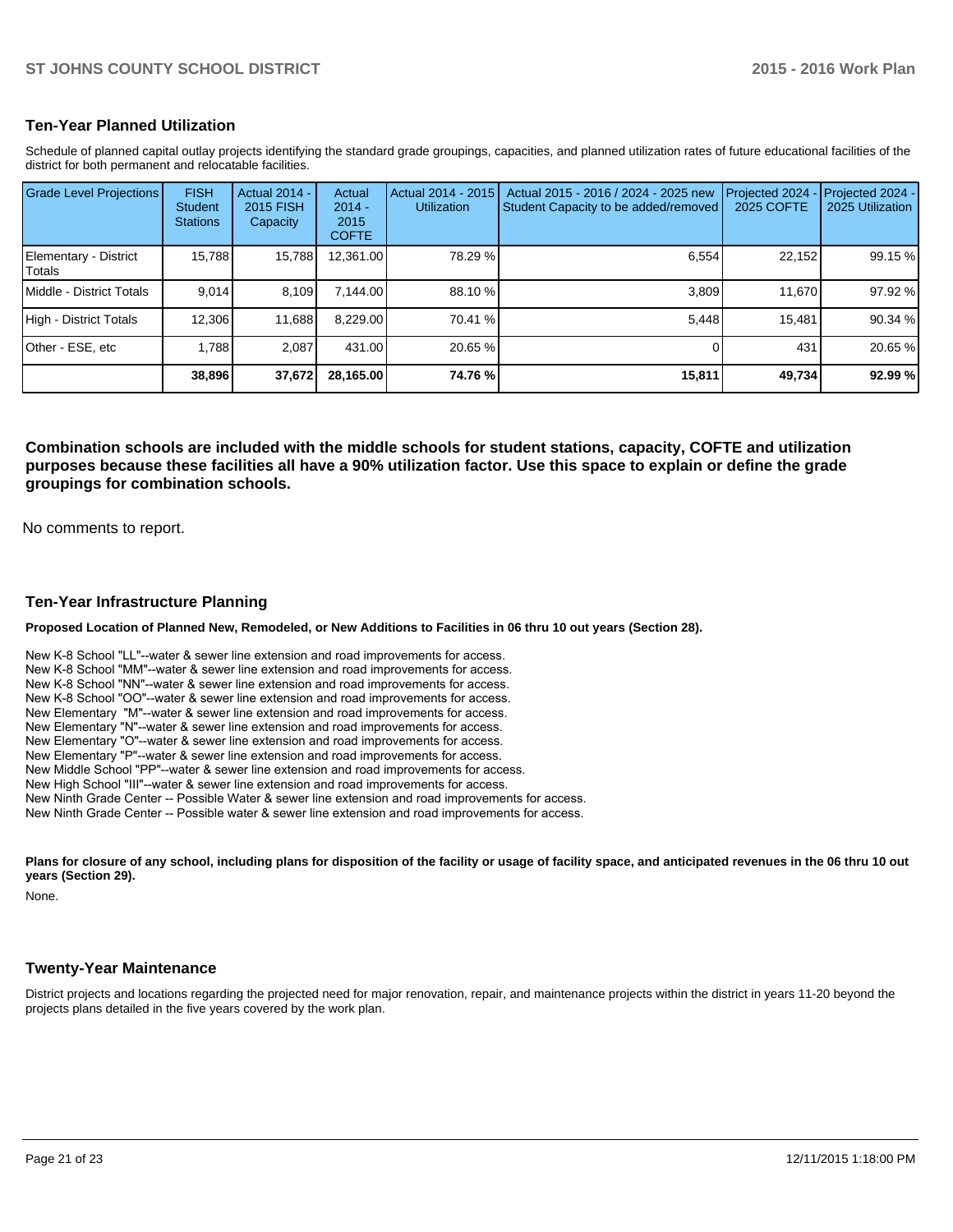Nothing reported for this section.

# **Twenty-Year Capacity**

Schedule of capital outlay projects projected to ensure the availability of satisfactory student stations for the projected student enrollment in K-12 programs for the future 11-20 years beyond the 5-year district facilities work program.

| Project            | Location, Community, Quadrant or other<br>general location | 2024 - 2025 / 2034 - 2035<br><b>Projected Cost</b> |
|--------------------|------------------------------------------------------------|----------------------------------------------------|
| K-8 "QQ"           | North Central                                              | \$35,000,000                                       |
| K-8 "RR"           | South                                                      | \$35,000,000                                       |
| K-8 "SS"           | Central                                                    | \$35,000,000                                       |
| Elementary "Q"     | South                                                      | \$21,400,000                                       |
| Elementary "R"     | Central                                                    | \$21,400,000                                       |
| Middle School "TT" | South                                                      | \$35,000,000                                       |
| High School "JJJ"  | Central                                                    | \$68,500,000                                       |
| High School "KKK"  | South                                                      | \$68,500,000                                       |
|                    |                                                            | \$319,800,000                                      |

# **Twenty-Year Planned Utilization**

Schedule of planned capital outlay projects identifying the standard grade groupings, capacities, and planned utilization rates of future educational facilities of the district for both permanent and relocatable facilities.

| <b>Grade Level Projections</b>    | <b>FISH</b><br><b>Student</b><br><b>Stations</b> | <b>Actual 2014 -</b><br><b>2015 FISH</b><br>Capacity | Actual<br>$2014 -$<br>2015<br><b>COFTE</b> | Actual 2014 - 2015<br><b>Utilization</b> | Actual 2015 - 2016 / 2034 - 2035 new<br>Student Capacity to be added/removed | Projected 2034<br>2035 COFTE | Projected 2034 -<br>2035 Utilization |
|-----------------------------------|--------------------------------------------------|------------------------------------------------------|--------------------------------------------|------------------------------------------|------------------------------------------------------------------------------|------------------------------|--------------------------------------|
| Elementary - District<br>l Totals | 15.788                                           | 15,788                                               | 12,361.00                                  | 78.29 %                                  | 9,391                                                                        | 27,153                       | 107.84 %                             |
| Middle - District Totals          | 9.014                                            | 8.109                                                | 7.144.00                                   | 88.10 %                                  | 3.854                                                                        | 14.451                       | 120.80%                              |
| High - District Totals            | 12,306                                           | 11,688                                               | 8,229.00                                   | 70.41 %                                  | 5.097                                                                        | 18.706                       | 111.44 %                             |
| Other - ESE, etc                  | 1.788                                            | 2.087                                                | 431.00                                     | 20.65 %                                  |                                                                              | 431                          | 20.65 %                              |
|                                   | 38,896                                           | 37,672                                               | 28,165.00                                  | 74.76 %                                  | 18,342                                                                       | 60,741                       | 108.44 %                             |